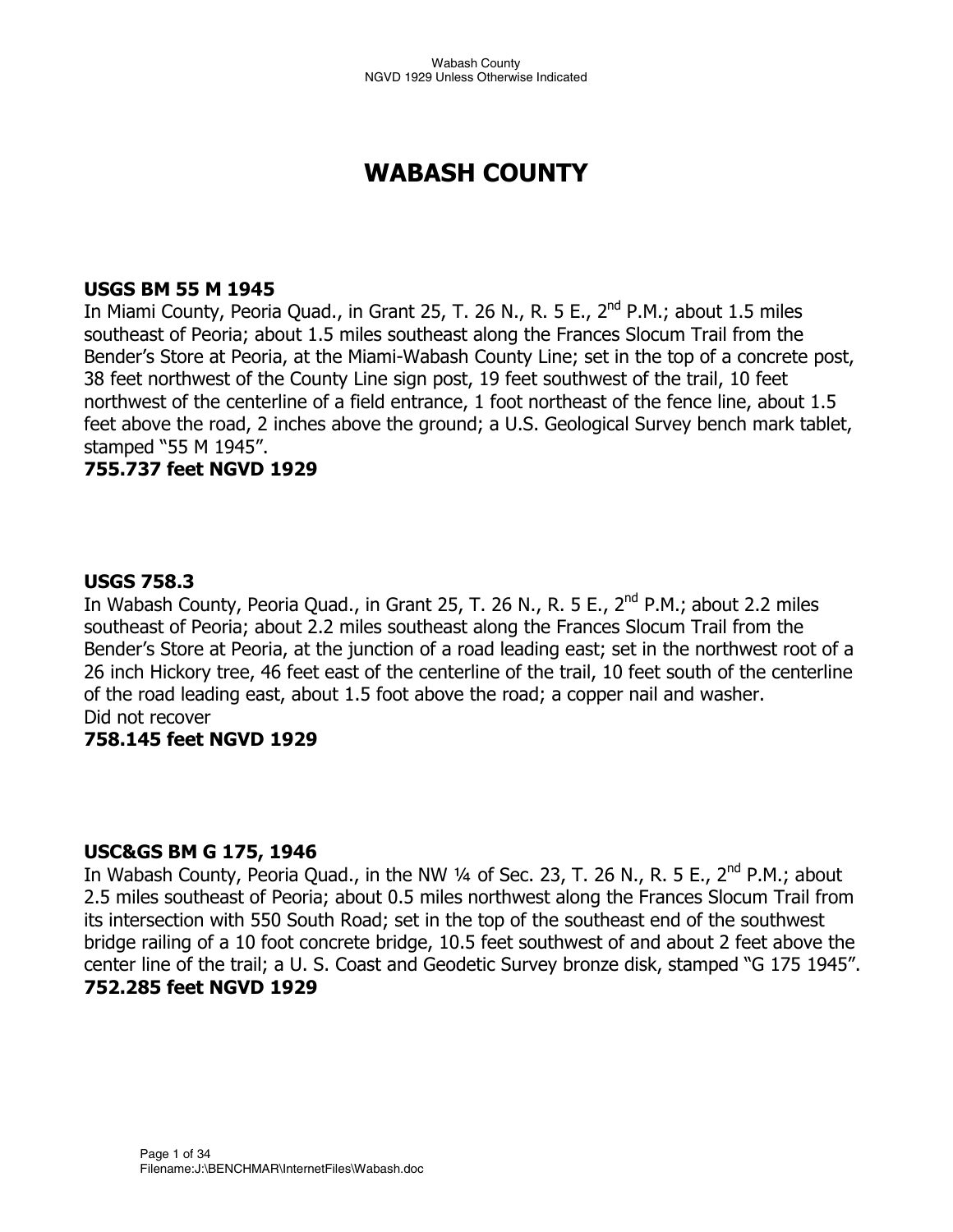## **USGS 755.0**

In Wabash County, Peoria Quad., in the NE  $\frac{1}{4}$  of Sec. 23, T. 26 N., R. 5 E., 2<sup>nd</sup> P.M.; about 2.9 miles southeast of Peoria; at the "T" road intersection of Frances Slocum Trail and 550 South Road; set in the top of the center of the southwest head wall of a 15 foot concrete bridge over a creek, about 410 feet northwest of 550 South Road, 10.5 feet southwest of and about 0.3 foot above the center line of the trail; a chiseled square. Revised

## **754.720 feet NGVD 1929**

## **USGS 54 M 801, 1945**

In Wabash County, Peoria Quad., in the SW  $\frac{1}{4}$  of Sec. 24, T. 26 N., R. 5 E., 2<sup>nd</sup> P.M.; about 3.6 mile southeast of Peoria; at the intersection of Frances Slocum Trail and 700 West Road, about 0.2 mile southeast of a two story brick house on the southwest side of the trail; set in the top of a concrete post, 46 feet east of the centerline of 700 West Road, 26 feet southwest of the centerline of the Frances Slocum Trail, 12 feet northeast of a field entrance, about 2.5 feet above the road, 2.0 feet northeast of a 8 x 8– inch fence post, 3 inches above the ground; a U.S. Geological Survey bench mark tablet, stamped "54 M 801 1945". Revised

#### **800.458 feet NGVD 1929**

## **USGS 799.4**

In Wabash County, Peoria Quad., in the SW 1/4 of Sec. 24, T. 26 N., R. 5 E., 2<sup>nd</sup> P.M.; about 3.6 mile southeast of Peoria; at the intersection of Frances Slocum Trail and 700 West Road, about 0.2 mile southeast of a two story brick house on the southwest side of the trail; set in the northwest root of a 30 inch elm tree; 39 feet southwest of the centerline of the trail, 16 feet east of the centerline of the side road; a copper nail and washer. Did not recover

## **799.103 feet NGVD 1929**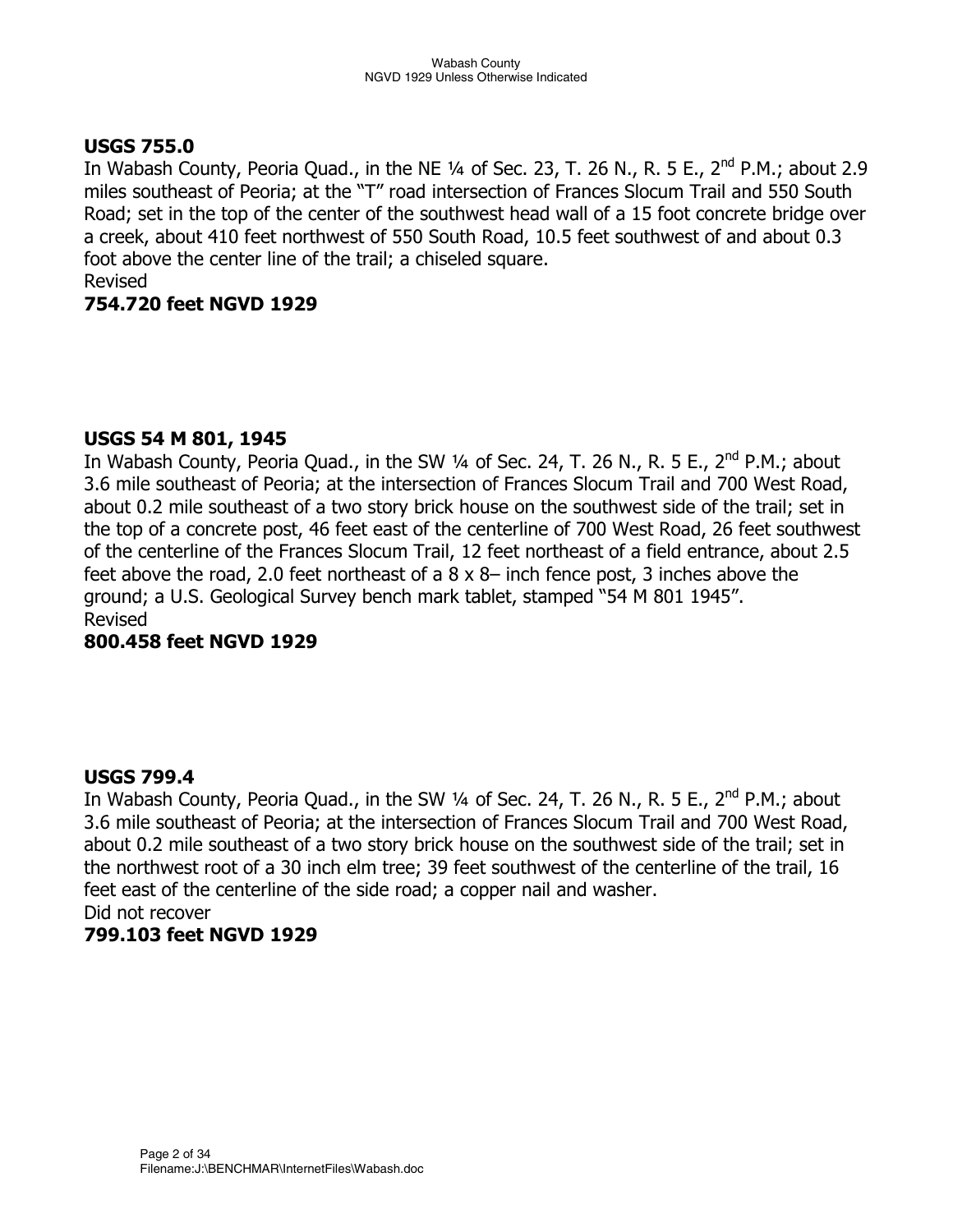## **USGS 753.0**

In Wabash County, Peoria Quad., in the NW  $\frac{1}{4}$  of Sec. 25, T. 26 N., R. 5 E., 2<sup>nd</sup> P.M.; about 4.1 miles southeast of Peoria; at the Frances Slocum Trail 47 foot concrete bridge over Liston Creek; set in the top of the south concrete railing of the bridge, 19 feet east of the west end of the bridge, 10.5 feet south of and about 2 feet above the centerline of the Frances Slocum Trail; a chiseled square.

## Revised

#### **752.722 feet NGVD 1929**

#### **USC&GS BM H 175, 1945**

In Wabash County, Peoria Quad., in the NE  $\frac{1}{4}$  of Sec. 25, T. 26 N., R. 5 E., 2<sup>nd</sup> P.M.; about 1.6 miles southwest of College Corner; at the intersection of 600 West Road and Frances Slocum Trail; set in the top of a concrete post, 70.0 feet northwest of the centerline of 600 West Road, 38.0 feet northeast of the centerline of the Frances Slocum Trail, 15.0 feet east of a 20 inch Elm tree, 3.5 feet southeast of a fence line, about 1.0 foot above the trail, projecting 0.5 foot above the ground; a U. S. Coast and Geodetic Survey bronze disk, stamped "H 175 1945". **791.275 feet NGVD 1929** 

#### **IFC&WRC TBM MS 108, 1961**

In Wabash County, Peoria Quad., in the NW  $\frac{1}{4}$  of Sec. 19, T. 26 N., R. 5 E., 2<sup>nd</sup> P.M.; about 0.9 mile southwest of College Corner; about 1.0 mile generally north and northeast along 600 West Road from its intersection with Frances Slocum Trail to the Ray Stair residence on the north side of the road; set in the southeast side of a power pole #96, 6.0 feet northeast of the centerline of a gravel driveway leading northwest to the house, 17.5 feet northwest of the centerline of the road, 9.0 feet northeast of a mailbox, 1.0 foot above the ground; a railroad spike driven through an aluminum tag, stamped "TBM MS 108 1961". **703.316 feet NGVD 1929**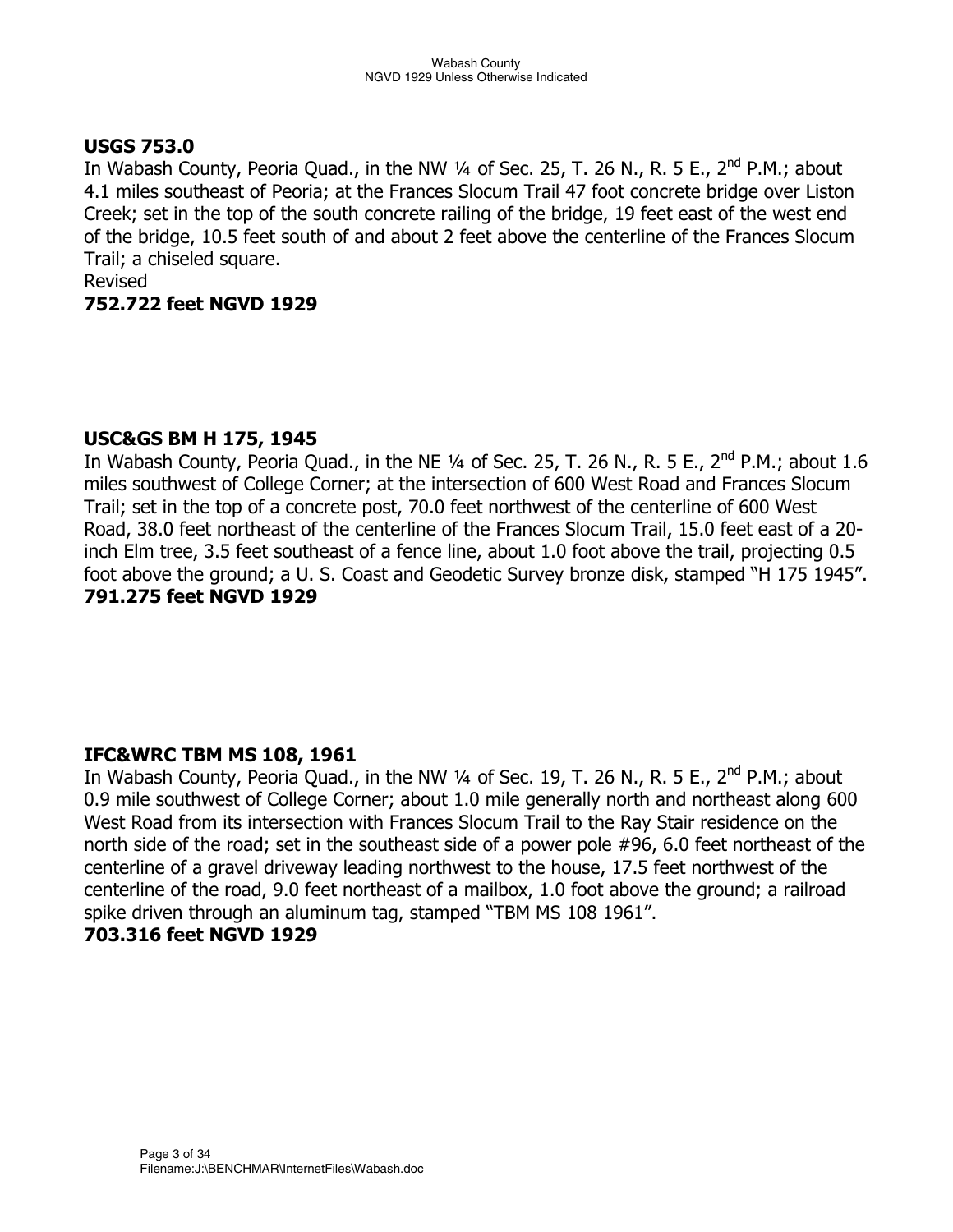## **IFC&WRC BM WAB 17, 1960**

In Wabash County, Peoria Quad., in the NW  $\frac{1}{4}$  of Sec. 19, T. 26 N., R. 5 E., 2<sup>nd</sup> P.M.; about 0.9 mile southwest of College Corner; about 1.2 mile generally north and northeast along 600 West Road from its intersection with Frances Slocum Trail to a one-span steel truss bridge over the Mississinewa River; set in the top of the southeast end of the northeast concrete abutment of the bridge, 10.0 feet southeast of the centerline of the road, 2.1 feet northwest of the southeast face of the northeast abutment, 0.45 foot northeast of the southwest face of the northeast abutment, about level with the road; a Indiana Flood Control and Water Resources Commission bronze bench mark tablet, stamped "WAB 17 1960".

#### **702.151 feet NGVD 1929**

## **IFC&WRC TBM MS 109, 1961**

In Wabash River, Peoria Quad., in the SW  $\frac{1}{4}$  of Sec. 19, T. 26 N., R. 5 E., 2<sup>nd</sup> P.M.; about 0.9 mile southwest of College Corner; about 1.2 mile generally north and northeast along 600 West Road from its intersection with Frances Slocum Trail to a one-span steel truss bridge over the Mississinewa River and a gravel T-road southeast at the northeast end of the bridge, thence 0.1 southeast to a 15-foot concrete arch culvert over a small ditch; set in the top of the northwest end of the northeast concrete guardrail of the culvert, 15.0 feet northeast of the centerline of the road, 2.5 feet above the road, 1.0 foot southeast of the northwest face of the northeast headwall, 0.5 foot northeast of the southwest face of the northeast headwall; a chiseled triangle.

#### **695.605 feet NGVD 1929**

## **IFC&WRC BM WAB 16, 1960**

In Wabash County, Peoria Quad., in the SE  $\frac{1}{4}$  of Sec. 19, T. 26 N., R. 5 E., 2<sup>nd</sup> P.M.; about 0.6 mile southwest of College Corner; about 1.2 mile generally north and northeast along 600 West Road from its intersection with Frances Slocum Trail to a one-span steel truss bridge over the Mississinewa River and a gravel T-road southeast at the northeast end of the bridge, thence 0.6 mile generally southeast and east to a 5-foot pipe culvert under the road; set in the top of the east end of the south concrete headwall of the culvert, about 105 feet west of the centerline of a private drive south, 12.5 feet south of the centerline of the road, 2.2 feet above the road, 1.0 foot west of the east face of the south headwall, 0.5 foot south of the east face of the south headwall, 0.5 foot of the north face of the north face of the south headwall; a Indiana Flood Control and Water Resources Commission bronze bench mark tablet, stamped "WAB 16 1960".

## **728.203 feet NGVD 1929**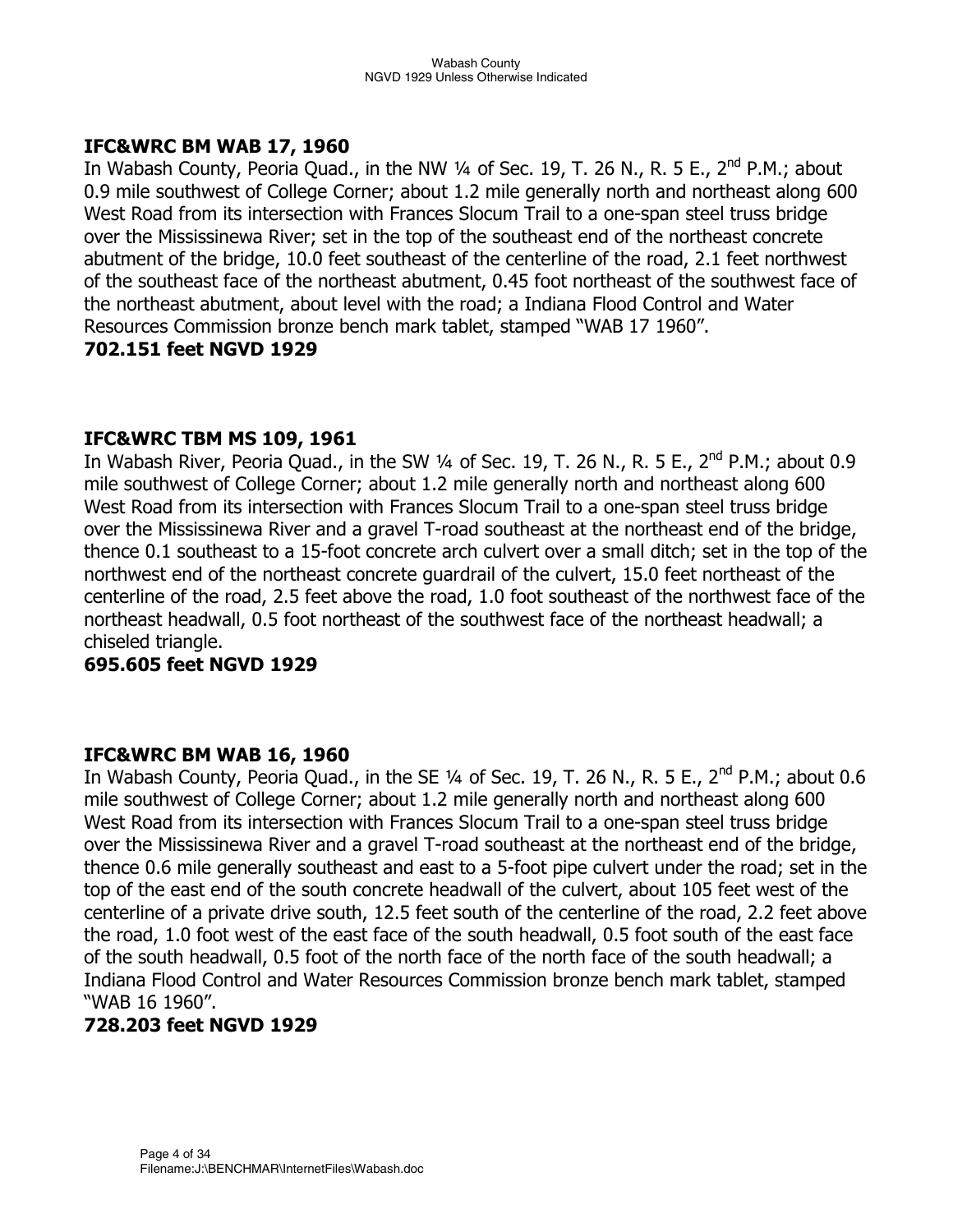#### **IFC&WRC TBM MS 110, 1961**

In Wabash County, Peoria Quad., in the SE  $\frac{1}{4}$  of Sec. 19, T. 26 N., R. 5 E., 2<sup>nd</sup> P.M.; about 0.6 mile southwest of College Corner; about 1.2 mile generally north and northeast along 600 West Road from its intersection with Frances Slocum Trail to a one-span steel truss bridge over the Mississinewa River and a gravel T-road southeast at the northeast end of the bridge, thence 0.65 mile generally south and southeast to a private drive south leading to the John M. Rodgers farm; set in the top of the south end of the west concrete headwall of a 1 ½-foot pipe culvert under the drive south, 22.0 feet south of the centerline of the east-west road, 10.5 feet west of the centerline of the drive south, 0.9 foot above the centerline of the drive south, 0.7 foot north of the south face of the west headwall, 0.4 foot east of the west face of the west headwall; a chiseled triangle.

## **728.974 feet NGVD 1929**

## **USED BM 765**

In Wabash County, Peoria Quad., in the SE  $\frac{1}{4}$  of Sec. 19, T. 26 N., R. 5 E., 2<sup>nd</sup> P.M.; about 0.6 mile southwest of College Corner; about 1.2 mile generally north and northeast along 600 West Road from its intersection with Frances Slocum Trail to a one-span steel truss bridge over the Mississinewa River and a gravel T-road southeast at the northeast end of the bridge, thence 0.65 mile generally south and southeast to a private drive south leading to the John M. Rodgers farm, thence 0.1 mile south along a gravel drive through a barn lot to a dirt lane east leading to a white farm building, in southeast one-quarter of the "T"-junction; set in the top of a concrete post, 24.0 feet south of the centerline of the "T"-lane east, 14 feet south of the south gate post of a gate on the "T"-drive east, 9.0 feet east of the centerline of the northsouth road, 1.4 feet west of a north-south fence line, about level with the center line of the north-south road, projecting 0.1 foot above the ground; a USED plan station tablet, stamped "ELEV. 765".

#### **764.978 feet NGVD 1929**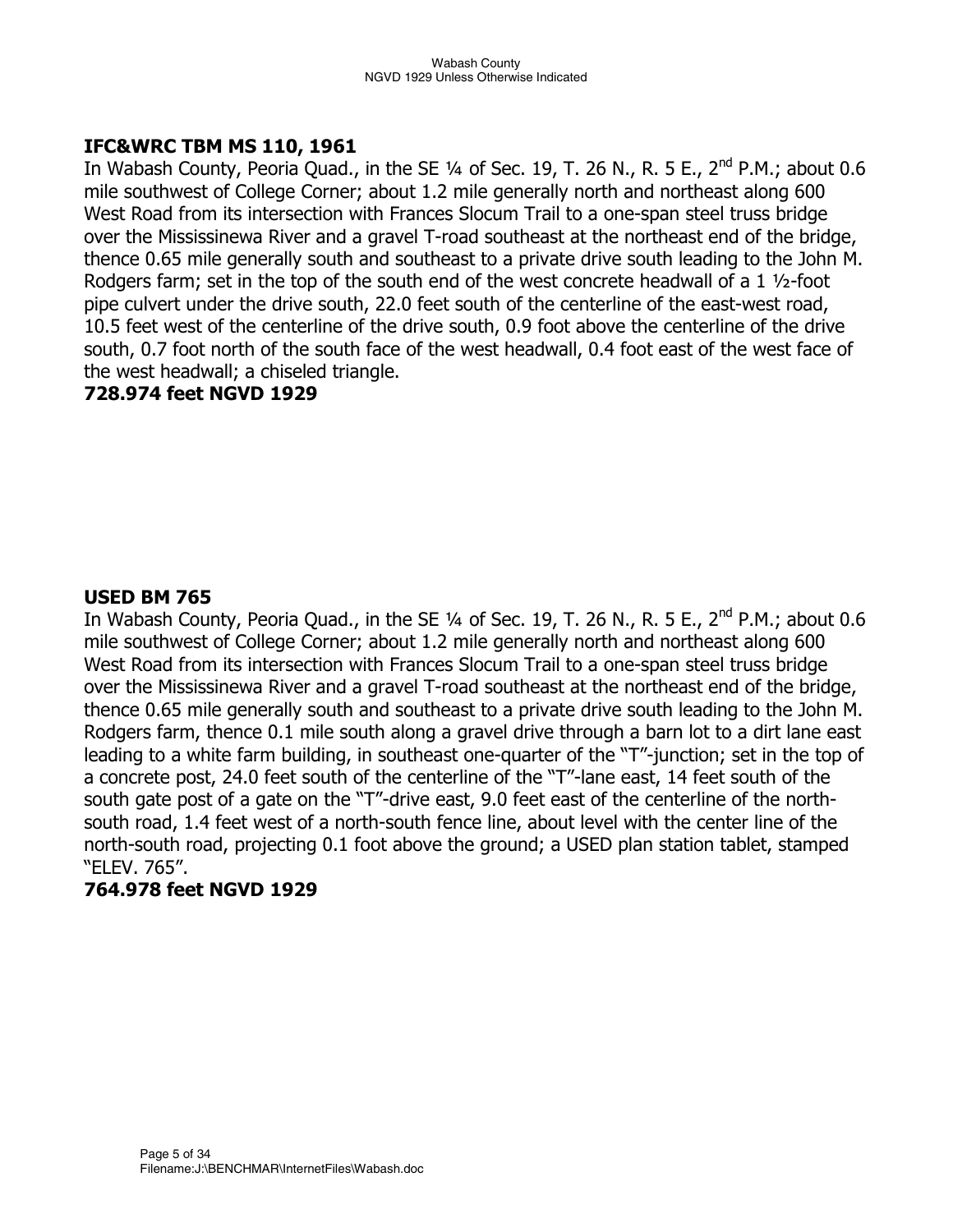#### **IFC&WRC TBM MS 111, 1961**

In Wabash County, Peoria Quad., in the SE  $\frac{1}{4}$  of Sec. 19, T. 26 N., R. 6 E., 2<sup>nd</sup> P.M.; about 1.0 miles southwest of College Corner; about 0.5 mile southwest along a road from its "T" road intersection with 950 South Road (about 0.5 mile south of College Corner) to an 800 foot bridge over the Mississinewa Reservoir and a gravel drive north at the far east end of a group of cabins, thence about 175 feet north to a yellow river cabin; set in the east side of a 16-inch Elm tree, 29.4 feet east of the northeast corner of the cabin, 8.5 feet northeast of the centerline of the drive, 1.3 feet above the ground; a railroad spike driven through an aluminum tag, stamped "TBM MS 111 1961".

## **700.539 feet NGVD 1929**

## **IFC&WRC TBM MS 112, 1961**

In Wabash County, Peoria Quad., in the SE  $\frac{1}{4}$  of Sec. 30, T. 26 N., R. 6 E., 2<sup>nd</sup> P.M.; about 1.5 miles south-southwest of College Corner; about 0.2 mile north along 550 West Road from its intersection with Frances Slocum Trail to a turn to the east (1050 South Road); set in the north side of a power pole, 215 feet east of the extended centerline of 550 West Road, 15.5 feet south of the centerline of 1050 South Road, 1.0 foot above the ground; a railroad spike driven through an aluminum tag, stamped "TBM MS 112 1961".

## **800.176 feet NGVD 1929**

#### **USGS 53 M 802, 1945**

In Wabash County, Peoria Quad., in the SE  $1/4$  of Sec. 30, T. 26 N., R. 6 E., 2<sup>nd</sup> P.M.; about 2.0 miles south-southwest of College Corner; about 0.15 miles northwest along the Frances Slocum Trail from its intersection with 1100 South Road; set in the top of a concrete post, about 85 yards northwest of the north corner of a barn, at a wooden gate in the southwest right of way fence, 21 feet southwest of the centerline of the Frances Slocum Trail, 20 feet northwest of the centerline of the driveway leading to the barnyard, 14 feet northwest of the northwest gate post, 1 foot northeast of the fence line, 3 inches above the ground; a U.S. Geological Survey Disk , stamped "53 M 802 1945".

#### **802.111 feet NGVD 1929**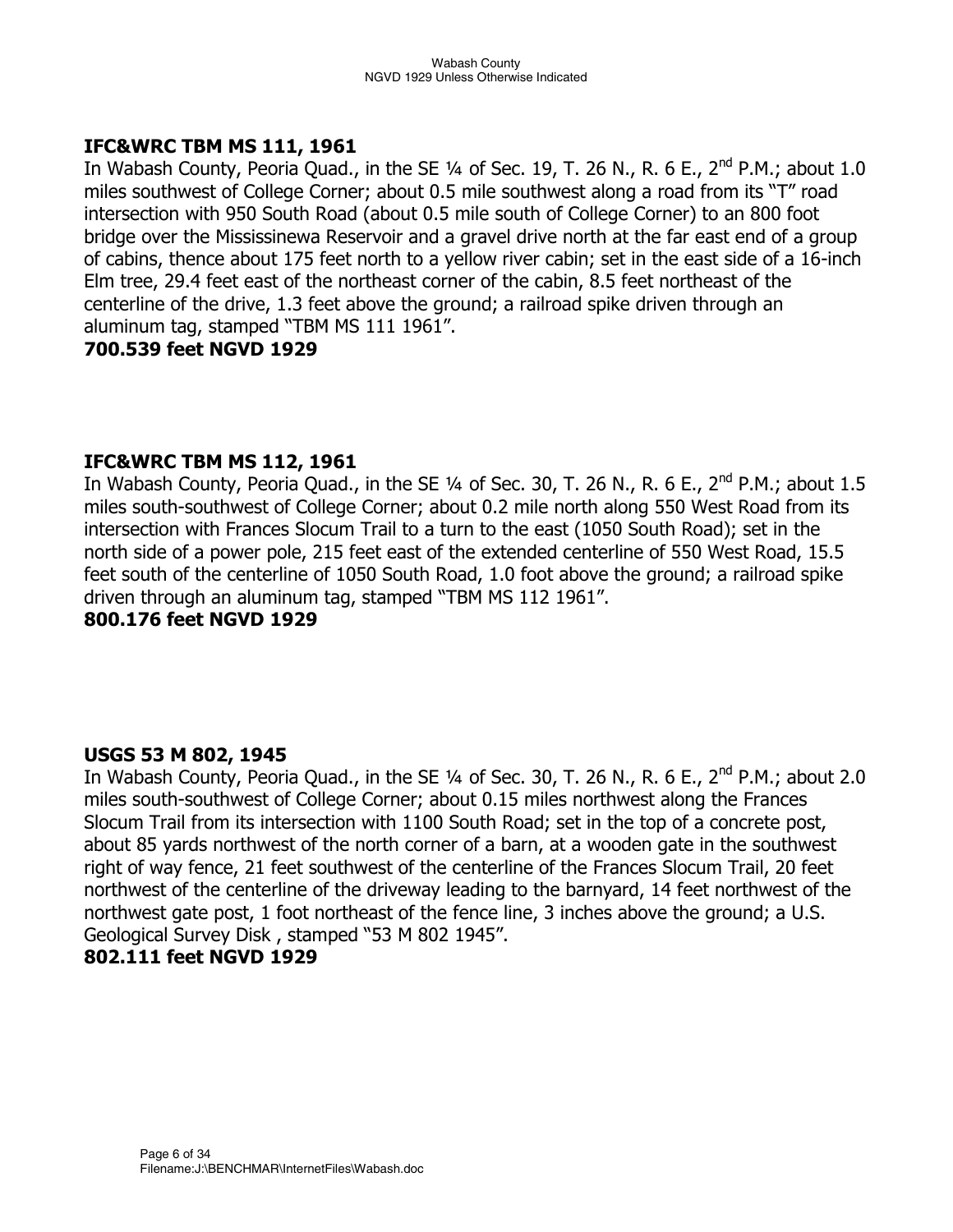## **IFC&WRC BM WAB 15, 1960**

In Wabash County, Peoria Quad., in the SW 1/4 of Sec. 29, T. 26 N., R. 6 E., 2<sup>nd</sup> P.M.; about 1.5 miles southwest of College Corner; 1.6 miles generally northwest along the Frances Slocum Trail from the post office at Somerset to a north-south cross road, thence 1.0 mile generally north to a 10-foot concrete bridge over a small stream; set in the top of the northwest end of the northeast concrete headwall of the bridge, 9.5 feet northeast of the centerline of the road, 2.5 feet above the road, 1.5 feet southeast of the northwest face of the northeast headwall, 0.5 foot northeast of the southwest face of the northeast headwall; a Indiana Flood Control and Water Resources Commission bronze bench mark tablet, stamped "WAB 15 1960".

## **715.128 feet NGVD 1929**

## **IFC&WRC TBM MS 113, 1961**

In Wabash County, , Peoria Quad., in the SW 1/4 of Sec. 29, T. 26 N., R. 6 E., 2<sup>nd</sup> P.M.: about 1.5 miles southwest of College Corner; 1.6 miles generally northwest along the Frances Slocum Trail from the post office at Somerset to a north-south cross road, thence 0.8 mile generally north, set in the southwest side of a power pole, 17.0 feet northeast of the center line of the road, 14.5 feet southeast of a white snow fence separating two river cabins, 8.5 feet north of a mail box, 7.0 feet southeast of the center line of a driveway leading to w brown river cabin, 1.3 feet above the ground; a railroad spike driven through an aluminum tag, stamped "TBM MS 113 1961".

#### **742.639 feet NGVD 1929**

#### **IFC&WRC TBM MS 114, 1961**

In Wabash County, Somerset Quad., in the SE  $\frac{1}{4}$  of Sec. 29, T. 26 N., R. 6 E., 2<sup>nd</sup> P.M.; about 1.3 miles west of Somerset; 1.6 miles generally northwest along the Frances Slocum Trail from the post office at Somerset to a north-south cross road, thence 0.45 mile to a T-road east, thence 165 feet north to the T-road east to a three-foot pipe culvert under the road; set in the top of and center of the east concrete headwall of the culvert, 11.0 feet east of the centerline of the road, 4.4 feet north of the south face of the east headwall, 0.6 foot west of the east face of the east headwall, about level with the road; a chiseled triangle.

#### **742.753 feet NGVD 1929**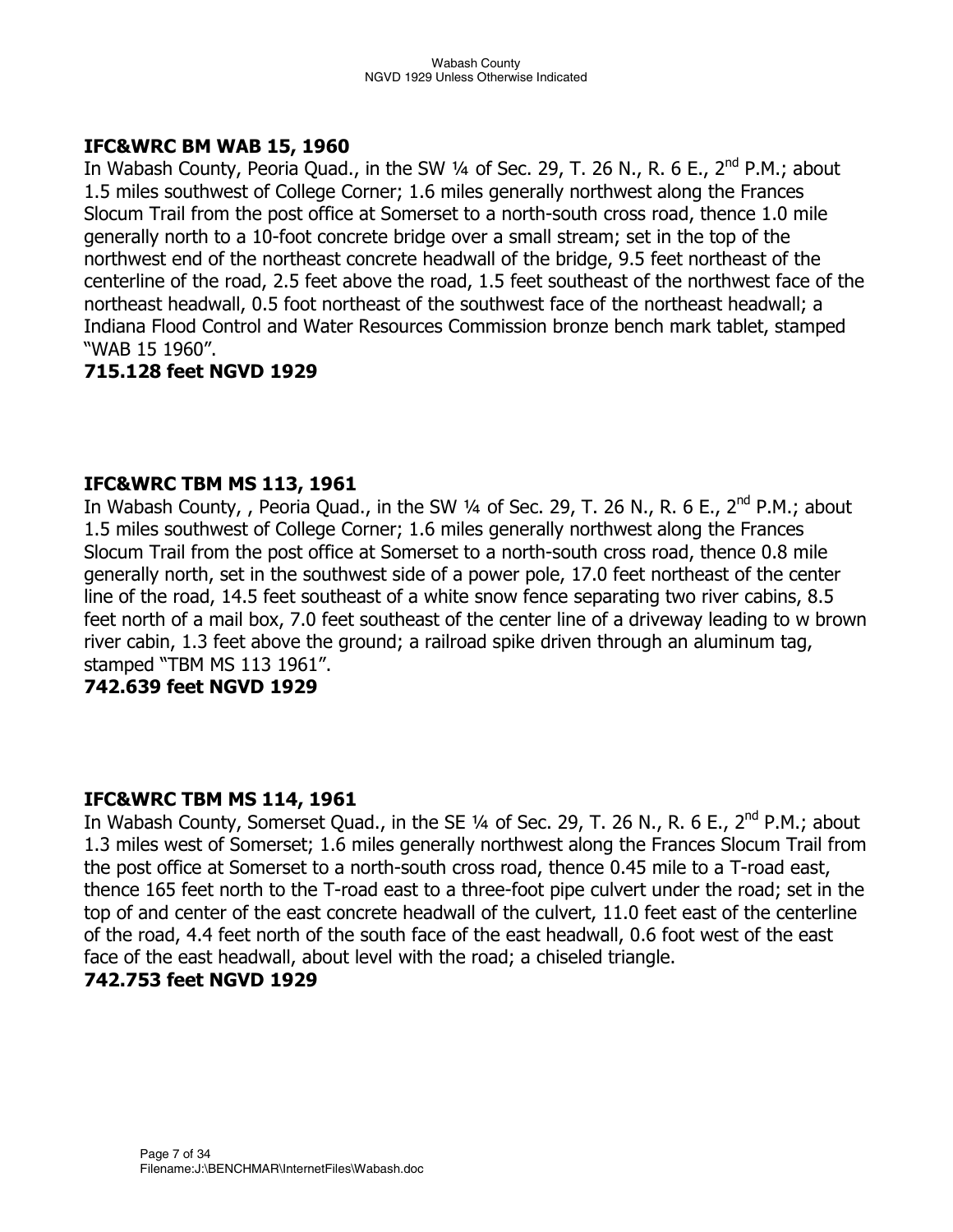#### **IFC&WRC BM WAB 14, 1960**

In Wabash County, Somerset Quad., in the SE  $\frac{1}{4}$  of Sec. 29, T. 26 N., R. 6 E., 2<sup>nd</sup> P.M.; about 1.0 mile west of Somerset; 1.6 miles generally northwest along the Frances Slocum Trail from the post office at Somerset to a north-south cross road, thence 0.45 mile north to a T-road east, thence 0.25 mile generally east to a 3-span concrete arch bridge over the Mississinewa River; set in the top of the northeast concrete guardrail of the bridge, 27 feet northeast of the centerline of the road, 2.0 feet above the centerline of the road, 1.8 feet west of the east face of the wingwall, 0.6 foot north of the south face of the wingwall; a Indiana Flood Control and Water Resources Commission bronze bench mark tablet, stamped "WAB 14 1960".

## **721.101 feet NGVD 1929**

## **IFC&WRC TBM MS 115, 1961**

In Wabash County, Somerset Quad., in the SE  $\frac{1}{4}$  of Sec. 29, T. 26 N., R. 6 E., 2<sup>nd</sup> P.M.; about 1.0 mile west of Somerset; 1.6 miles generally northwest along the Frances Slocum Trail from the post office at Somerset to a north-south cross road, thence 0.45 mile north to a T-road east, thence 0.25 mile generally east to a three-span concrete arch bridge over the Mississinewa River, set in the top of the northwest end of the southwest concrete guardrail of the bridge, 23.1 feet southeast of the northwest of the centerline of the road, 3.0 feet above the road, 0.5 foot southwest of the northeast face of the southwest guardrail; a chiseled triangle,

## **728.725 feet NGVD 1929**

## **USC&GS BM J 175, 1946**

In Wabash County, Somerset Quad., in the NE  $\frac{1}{4}$  of Sec. 32, T. 26 N., R. 6 E., 2<sup>nd</sup> P.M.; about 1.3 miles west of Somerset; 1.6 miles generally northwest along the Frances Slocum Trail from the post office at Somerset to a north-south cross road, in the southeast one-quarter of the cross roads; set in the top of a concrete post, 62 feet east of the centerline of the north-south road, 38 feet south of the centerline of the Frances Slocum Trail, 18 feet southwest of a fence corner post, 3.0 feet above the road, 1.3 feet northwest of a white wooden fence, 0.2 foot above the ground; a U. S. Coast and Geodetic Survey bronze disk, stamped "J 175 1946". **797.574 feet NGVD 1929 IFC&WRC Elevation** 

## **NOTE: Mark looks like it had been disturbed. 797.325 feet NGVD 1929**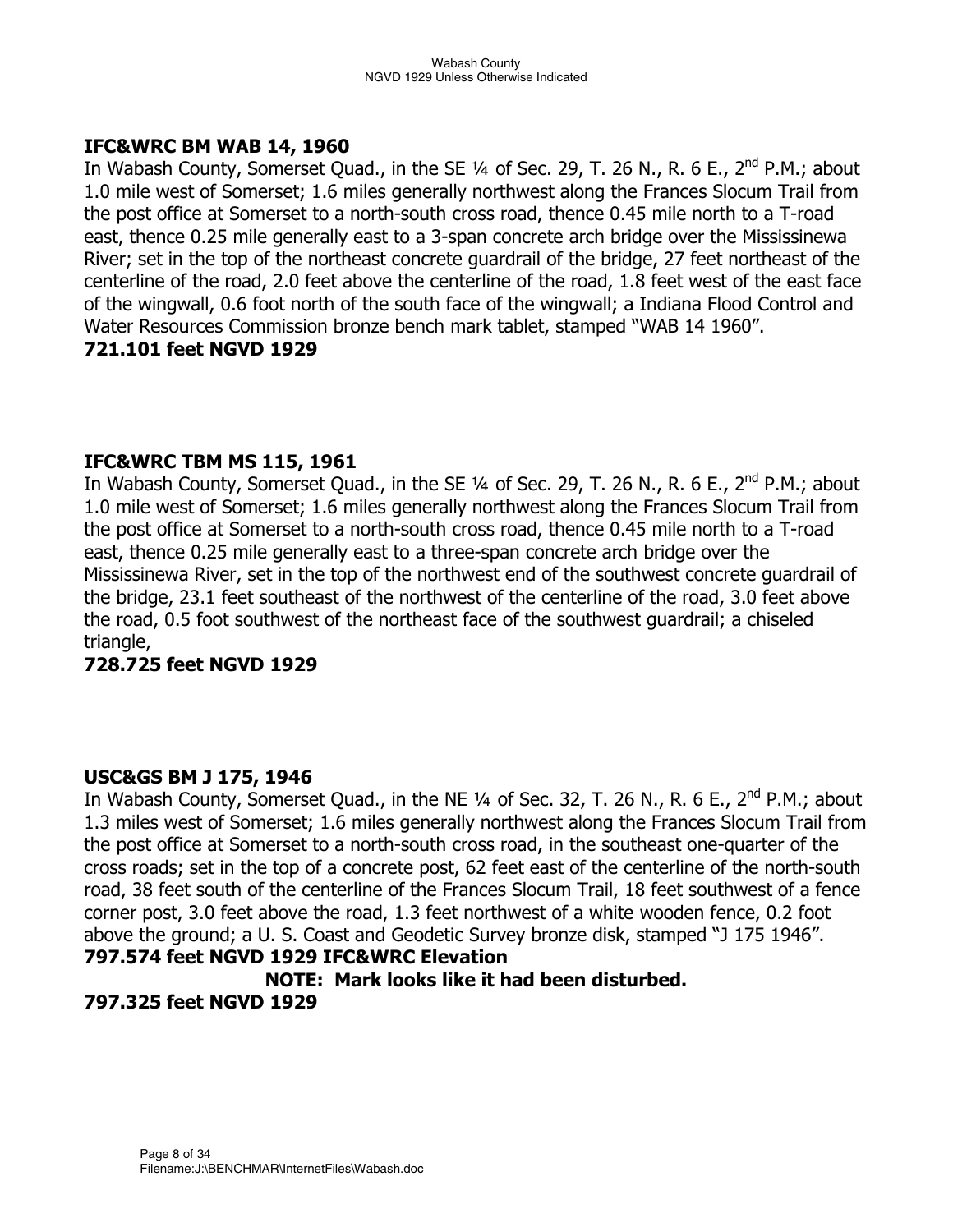## **USC&GS BM K 175, 1946**

In Wabash County, Somerset Quad., in Grant 5, T. 26 N., R. 6 E., 2<sup>nd</sup> P.M.; about 0.45 mile west of Somerset; about 0.45 mile west along the Frances Slocum Trail from the post office at old Somerset, at the Frances Slocum Trail 35-foot concrete bridge over the Ten Mile Creek; set in the top of the east concrete wingwall of the bridge, 11.5 feet southeast of and about 0.5 foot below the centerline of the Frances Slocum Trail; a U. S. Coast and Geodetic Survey bronze disk, stamped "K 175 1946".

## **717.134 feet NGVD 1929**

#### **USGS TBM 737.8**

In Wabash County, Somerset Quad., in T. 26 N., R. 6 E., 2<sup>nd</sup> P.M.; at old Somerset; in the east ¼ of the intersection of Water and Jefferson Streets; set in the top of the southeast end of a 4-foot by 2-foot stone stile block, 22.0 feet south-east of the center line of Water Street, 16.0 feet northeast of the centerline of Jefferson Street, 11.4 feet west of the west corner of the Masonic Lodge Building, 2.1 feet southeast of a 16-inch Maple tree, 1.1 feet southwest of the northeast face of the block, 0.8 foot northwest of the southeast face of the block, 0.8 foot above the road; the top of a 1  $\frac{1}{2}$ -inch steel pin.

## **737.646 feet NGVD 1929**

#### **USGS BM 52 M 737, 1945**

In Wabash County, Somerset Quad., in T. 26 N., R. 6 E.,  $2^{nd}$  P.M.; at old Somerset; at the Post Office; set in the top of a concrete post, 74.5 feet west of and across the street of the west corner of the Post Office, 28.5 feet northwest of the centerline of Water Street, 19.5 feet east of the east corner of the Somerset Cafe building, 12.5 feet northeast of the centerline of a driveway on the east side of the cafe building, 7.3 feet southwest of a 22-inch Locust tree, 0.5 foot southeast of the southeast edge of a concrete sidewalk running northeast-southwest on the northwest side of Water Street, 0.2 foot below the ground, about 0.1 foot below the top of sidewalk; a U. S. Geological Survey bronze disk, stamped "52 M 737 1945".

#### **736.682 feet NGVD 1929**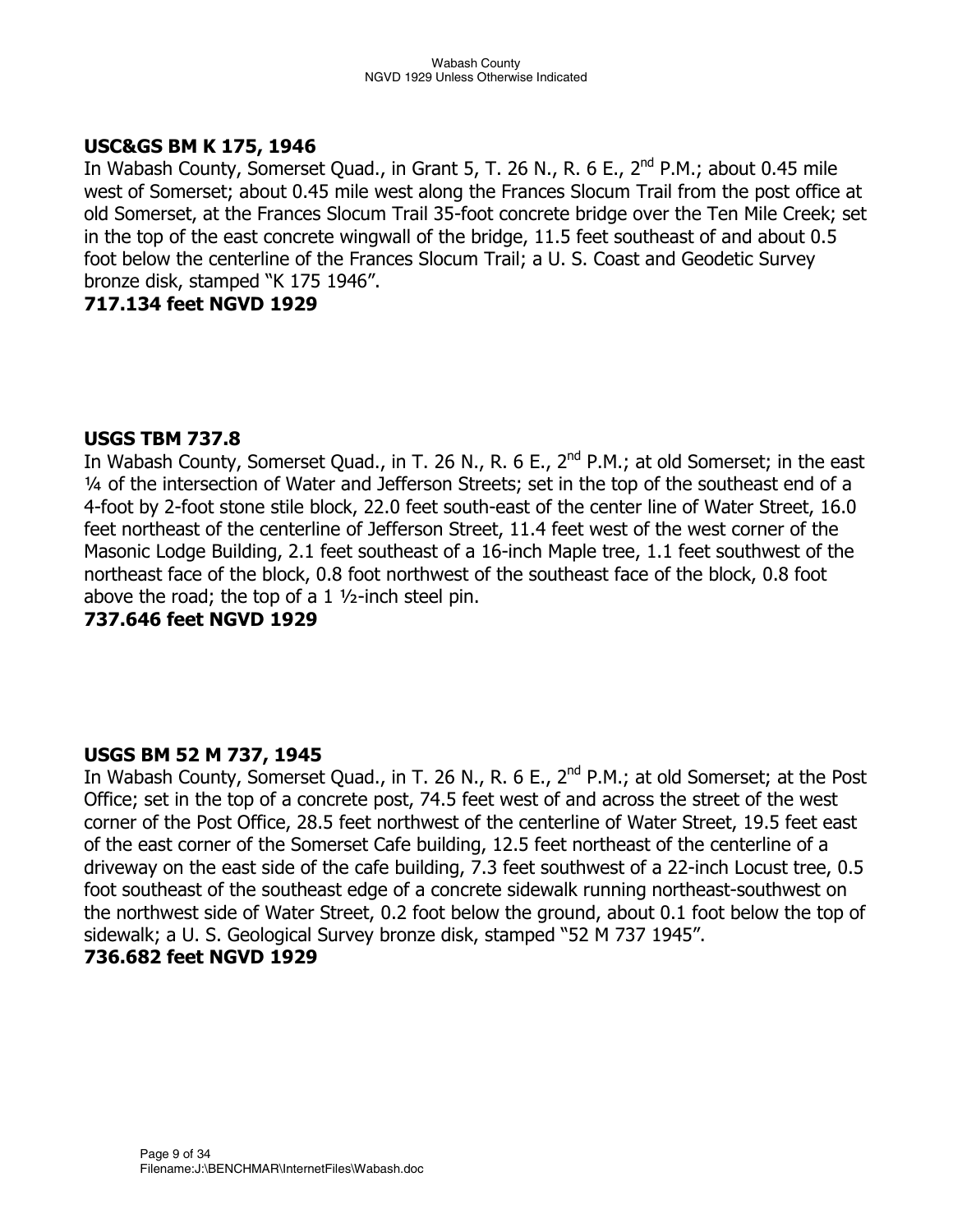## **IFC&WRC BM WAB 13, 1960**

In Wabash County, Somerset Quad., in T. 26 N., R. 6 E.,  $2^{nd}$  P.M.; at old Somerset; at the Madison Street three-span concrete bridge over the Mississinewa River; set in the top of the southeast end of the southwest concrete guardrail of the bridge, 16.0 feet southwest of the centerline of the street, 4.3 feet northwest of the southeast face of the southwest guardrail, 3.4 feet above the street, 0.45 foot southwest of the northeast face of the southwest guardrail; a Indiana Flood Control and Water Resources Commission bronze bench mark tablet, stamped "WAB 13 1960".

#### **728.982 feet NGVD 1929**

#### **USGS TBM 735.1**

In Wabash County, Somerset Quad., in T. 26 N., R. 6 E., 2<sup>nd</sup> P.M.; at old Somerset; about 0.3 mile northeast of the post office along Water Street; set in the top of the southwest end of Lshaped concrete headwall of a 1-foot pipe culvert, 37.5 feet southwest of the centerline of a side road leading southeast, 22.5 feet southeast of the centerline of Water Street, 2.0 feet northeast edge of the headwall, 2.0 feet above Water Street; a chiseled square. **734.871 feet NGVD 1929** 

## **USC&GS BM L 175, 1946**

In Wabash County, Somerset Quad., in the SE  $\frac{1}{4}$  of Sec. 27, T. 26 N., R. 6 E., 2<sup>nd</sup> P.M.; about 1.0 mile east of old Somerset, at (the New) Somerset; 0.95 mile generally east along the Frances Slocum Trail (1100 South Road) from the post office at old Somerset to a 30-inch pipe culvert under the road, 0.45 mile west of the junction of State Road 13; set in the top of the east end of the south concrete headwall of the culvert, 17.0 feet south of the centerline of the road, 1.3 feet west of the east face of the south concrete headwall, 0.4 foot south of the north face of the south headwall, about level with the centerline of the road; a U. S. Coast and Geodetic Survey bronze disk stamped "L 175 1946".

## **806.888 feet NGVD 1929**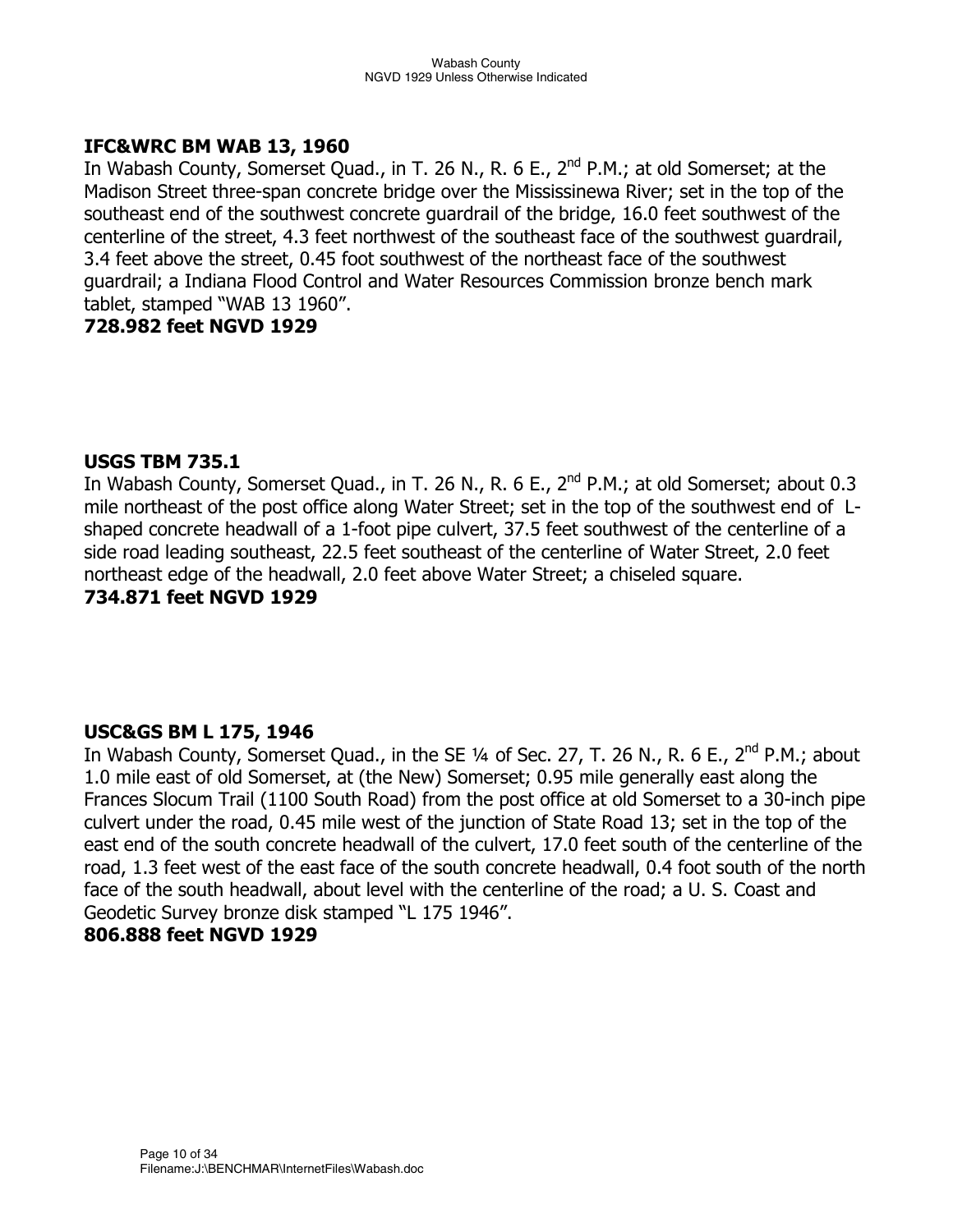#### **USGS TBM 808.6**

In Wabash County, Somerset Quad., in the SE  $\frac{1}{4}$  of Sec. 27, T. 26 N., R. 6 E., 2<sup>nd</sup> P.M.; about 1.0 mile east of old Somerset, at (the New) Somerset; 1.0 mile generally east along the Frances Slocum Trail (1100 South Road) from the Post Office at old Somerset to a 30-inch pipe culvert under the road, 275 feet east of the culvert, in the northeast one-quarter of the Tjunction of a gravel driveway leading north to a white frame house with the east-west paved road; set in top of the south end of a rough finished concrete base for a 12-inch square concrete fence corner post, 26.0 feet east of the centerline of the driveway, 25 feet north of the centerline of the driveway, 25 feet north of the centerline of the Frances Slocum Trail (1100 South Road), 12.7 feet northeast of a mail box, 0.9 foot south of the south face of the fence corner post, 0.4 feet east of the west face of the fence corner post, 0.4 foot east of the west face of the fence corner post, about level with the centerline of the driveway; a chiseled square.

## **808.427 feet NGVD 1929**

#### **USGS BM 51 M 1945**

In Wabash County, Somerset Quad., in the SW  $\frac{1}{4}$  of Sec. 26, T. 26 N., R. 6 E., 2<sup>nd</sup> P.M.; at Mt. Vernon; in the southwest one-quarter of the intersection of a blacktop road and the Frances Slocum Trail; set in top of a concrete post, 27 feet south of the centerline of the blacktop road, 25 feet northeast of the northeast corner of a frame garage, 24 feet west of the centerline of the Frances Slocum Trail, 0.9 foot west of power pole number 823-4207, about level with the road crossing, 0.2 foot above the ground; a U. S. Geological Survey bronze disk, stamped "814 51 M 1945".

## **813.155 feet NGVD 1929**

## **ISHC BM WABASH F 13**

In Wabash County, Somerset Quad., in the NW  $\frac{1}{4}$  of Sec. 26, T. 26 N., R. 6 E., 2<sup>nd</sup> P.M.; about 0.5 mile north of Mount Vernon; at the State Road 13 four-span concrete arch bridge over the Mississinewa River; set in the top at the south end of the east sidewalk of the bridge, 45 feet north of the south end of the east handrail, 15.5 feet east of the centerline of the highway, 0.8 foot above the road; a Indiana State Highway Commission bench mark tablet, stamped "WABASH F 13".

#### **737.324 feet NGVD 1929**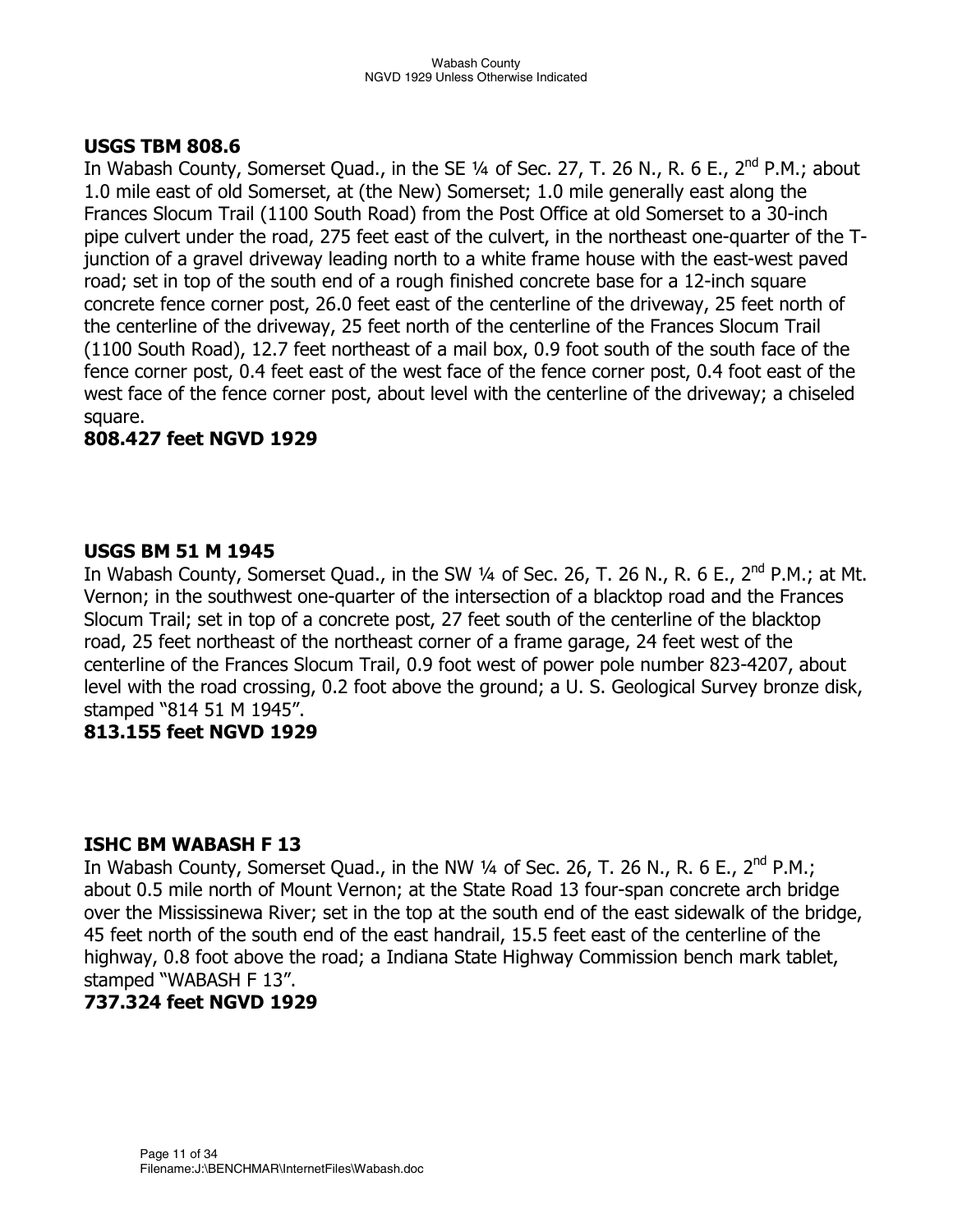## **IFC&WRC BM WAB 12, 1960**

In Wabash County, Somerset Quad., in the NW  $\frac{1}{4}$  of Sec. 26, T. 26 N., R. 6 E., 2<sup>nd</sup> P.M.; about 0.5 mile north of Mount Vernon; at the State Road 13 four-span concrete arch bridge over the Mississinewa River; set in the top at the north end of the east handrail of the bridge, 19.5 feet east of the centerline of the highway, 3.6 feet above the road, 2.3 feet south of the north end of the east handrail; a Indiana Flood Control and Water Resources Commission bronze bench mark tablet, stamped "WAB 12 1960".

## **746.315 feet NGVD 1929**

#### **IFC&WRC TBM MS 116, 1961**

In Wabash County, Somerset Quad., in the SW  $\frac{1}{4}$  of Sec. 23, T. 26 N., R. 6 E., 2<sup>nd</sup> P.M.; about 0.5 mile north of Mount Vernon; 0.94 mile north along State Road 13 from its intersection with the Frances Slocum Trail, 0.25 mile southwest of Mt. Vernon to a "T"-road east (1000 South Road), thence 0.15 mile east to a 8-foot concrete arch culvert under the road; set in the top of and at the center of the north guardrail of the culvert, 12.5 feet north of the centerline of the road (1000 South Road), 5 feet east of the west end of the north guardrail, 1.8 feet above the road; a chiseled triangle.

**735.461 feet NGVD 1929** 

#### **IFC&WRC BM WAB 11, 1960**

In Wabash County, Somerset Quad., in the SE 1/4 of Sec. 23, T. 26 N., R. 6 E., 2<sup>nd</sup> P.M.; about 0.9 mile northeast of Mount Vernon; 0.94 mile north along State Road 13 from its intersection with the Frances Slocum Trail, 0.25 mile southwest of Mt. Vernon to a "T"-road east (1000 South Road), thence 0.64 mile east to the (1000 South Road) 18-foot one-span concrete bridge over Forked Branch Muddy Branch; set in the top at the west end of the south headwall of the bridge, 12 feet south of the centerline of the road (1000 South Road), 1.3 feet east of the west end of the south headwall, 1.0 foot above the road; a Indiana Flood Control and Water Resources Commission bronze bench mark tablet, stamped "WAB 11 1960". **733.278 feet NGVD 1929**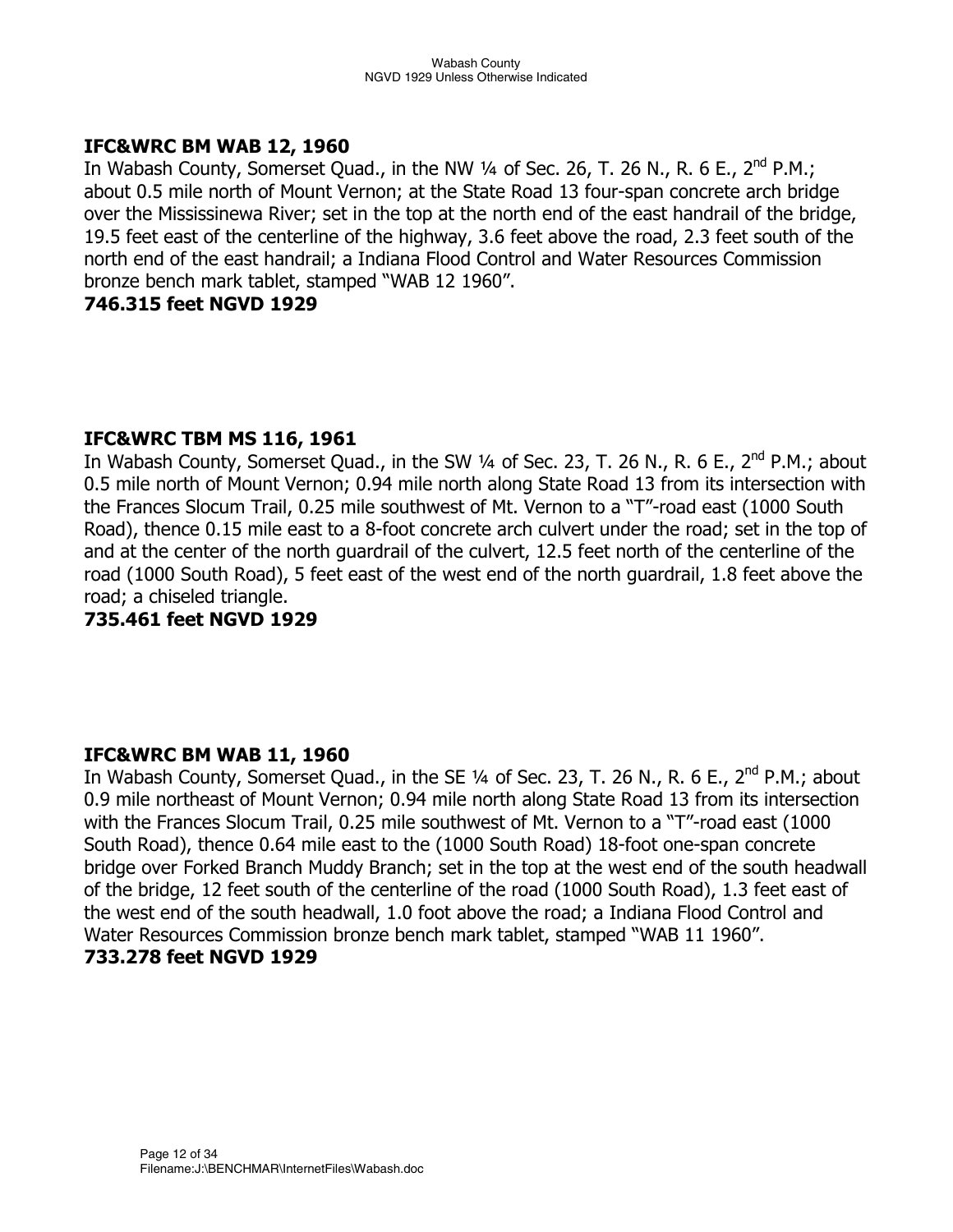#### **IFC&WRC TBM MS 117, 1961**

In Wabash County, Somerset Quad., in the SW  $\frac{1}{4}$  of Sec. 24, T. 26 N., R. 6 E., 2<sup>nd</sup> P.M.; about 0.9 mile northeast of Mount Vernon; 0.94 mile north along State Road 13 from its intersection with the Frances Slocum Trail, 0.25 mile southwest of Mt. Vernon to a "T"-road east (1000 South Road), thence 1.15 mile east to a private drive south and a power pole with a transformer on top on the north side of the road; set in the south side of the pole  $#E 1$ , 26.5 feet east of the centerline of a private drive, 19 feet north of the centerline the road, 1.6 feet south of a fence line, 1.0 foot above the road; a railroad spike driven through an aluminum tag, stamped "TBM MS 117 1961".

## **764.104 feet NGVD 1929**

## **IFC&WRC BM WAB 10, 1960**

In Wabash County, Somerset Quad., in the NW 1/4 of Sec. 25, T. 26 N., R. 6 E., 2<sup>nd</sup> P.M.; about 1.46 miles northeast of Mount Vernon; 0.94 mile north along State Road 13 from its intersection with the Frances Slocum Trail, 0.25 mile southwest of Mt. Vernon to a "T"-road east (1000 South Road), thence 1.5 miles east to a private drive north; set in the top of a concrete post, in the southeast quarter of the junction, 29 feet east of the centerline of the private drive to the Leo Preiser farm, 19 feet south of the centerline of the road (1000 South Road), 4.5 feet west of a telephone pole #33, 1.5 feet north of a fence line, level with the road; a Indiana Flood Control and Water Resources Commission bronze bench mark tablet, stamped "WAB 10 1960".

#### **764.411 feet NGVD 1929**

#### **IFC&WRC TBM MS 118, 1961**

In Wabash County, Somerset Quad., in the SE  $\frac{1}{4}$  of Sec. 24, T. 26 N., R. 6 E., 2<sup>nd</sup> P.M.; about 1.8 miles northeast of Mount Vernon; 0.94 mile north along State Road 13 from its intersection with the Frances Slocum Trail, 0.25 mile southwest of Mt. Vernon to a "T"-road east (1000 South Road), thence 1.90 miles east to a private drive south and a power pole on the north side of the road; set in the south side of power pole  $#E$  5, 82 feet west of the centerline of a "T"-road south, 46.5 feet west of the centerline of the Roberts Dawes driveway, 19.4 feet north of the centerline of the east-west paved road, level with the road; a railroad spike driven through an aluminum tag, stamped "TBM MS 118 1961".

## **771.234 feet NGVD 1929**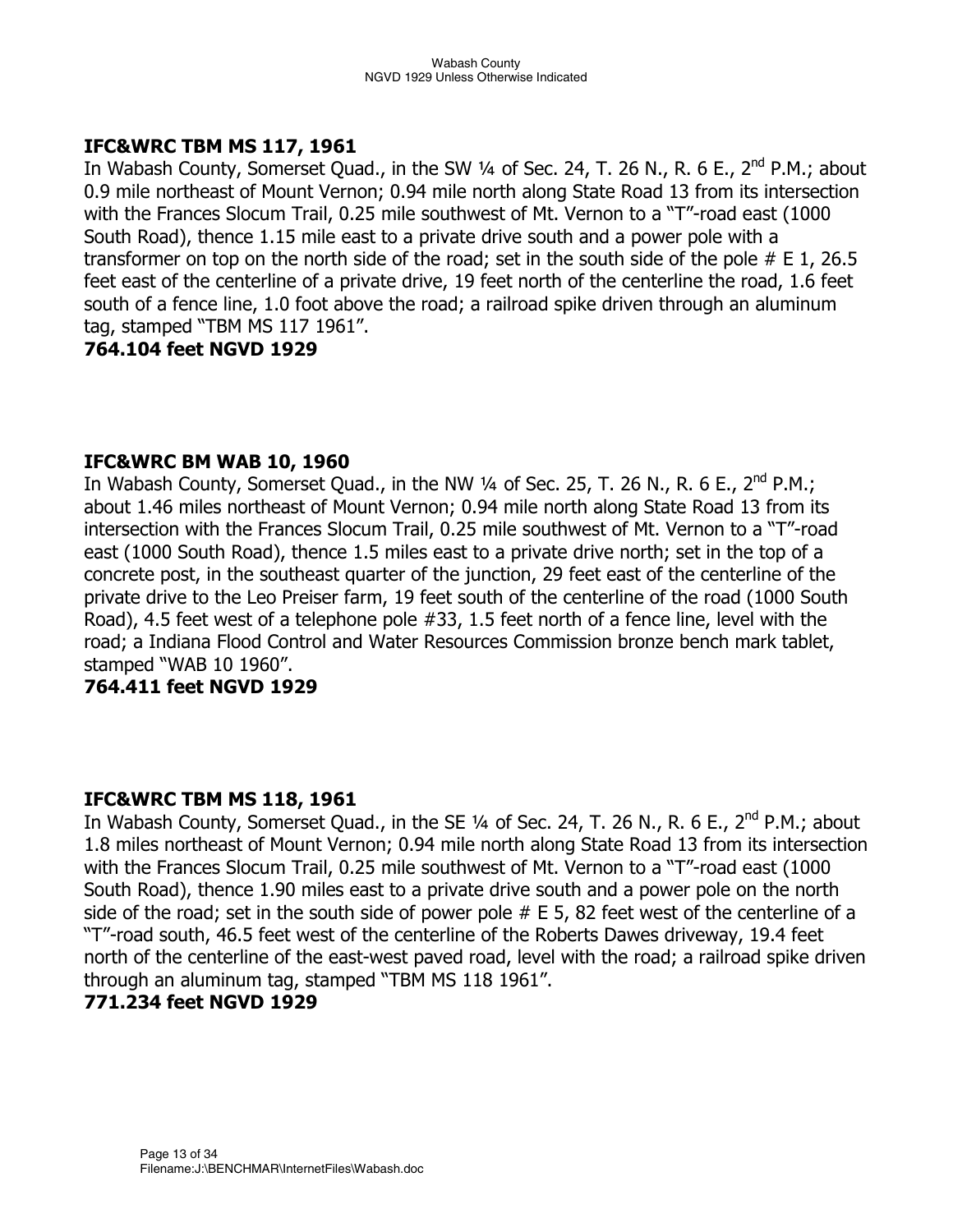#### **IFC&WRC TBM MS 119, 1961**

In Wabash County, Somerset Quad., in the SW  $\frac{1}{4}$  of Sec. 19, T. 26 N., R. 6 E., 2<sup>nd</sup> P.M.; about 2.3 miles northeast of Mount Vernon; at the "T"-road intersection of 50 East road and 1000 South Road; set in the east side of the concrete base of a 9 inch post (post is 5 feet in height), in the northwest quarter of the junction, 49.5 feet west of the centerline of 50 East Road, 18 feet north of the centerline of 1000 South Road, 0.5 foot below the road; a chiseled triangle. **773.739 feet NGVD 1929** 

## **IFC&WRC BM WAB 9 1960 RESET 1961**

In Wabash County, Somerset Quad., in the NW  $\frac{1}{4}$  of Sec. 30, T. 26 N., R. 7 E., 2<sup>nd</sup> P.M.; about 2.3 miles east of Mount Vernon; about 0.35 mile south and east along 50 East Road from its "T" road intersection with 1000 South Road to a concrete bridge over Grant Creek; set in top at the northwest end of the northeast concrete wheel guard of the bridge, 1.4 feet southeast of the northwest end and 0.9 foot northeast of the southwest face of the northeast wheel guard, 0.8 foot above the road; a Indiana Flood Control and Water Resources Commission bronze bench mark tablet, stamped "WAB 9 1960 RESET 1961". **743.592 feet NGVD 1929** 

## **IFC&WRC TBM MS 120, 1961**

In Wabash County, Somerset Quad., in the NW  $\frac{1}{4}$  of Sec. 30, T. 26 N., R. 7 E., 2<sup>nd</sup> P.M.; about 2.3 miles east of Mount Vernon; about 0.35 mile south and east along 50 East Road from its "T" road intersection with 1000 South Road to a concrete bridge over Grant Creek, at the west corner of the bridge; set in the northeast side of a 30-inch Cottonwood tree, 32 feet southwest of the centerline of the road, 5 feet below the road; a railroad spike driven through an aluminum tag, stamped "TBM MS 120 1961".

#### **737.835 feet NGVD 1929**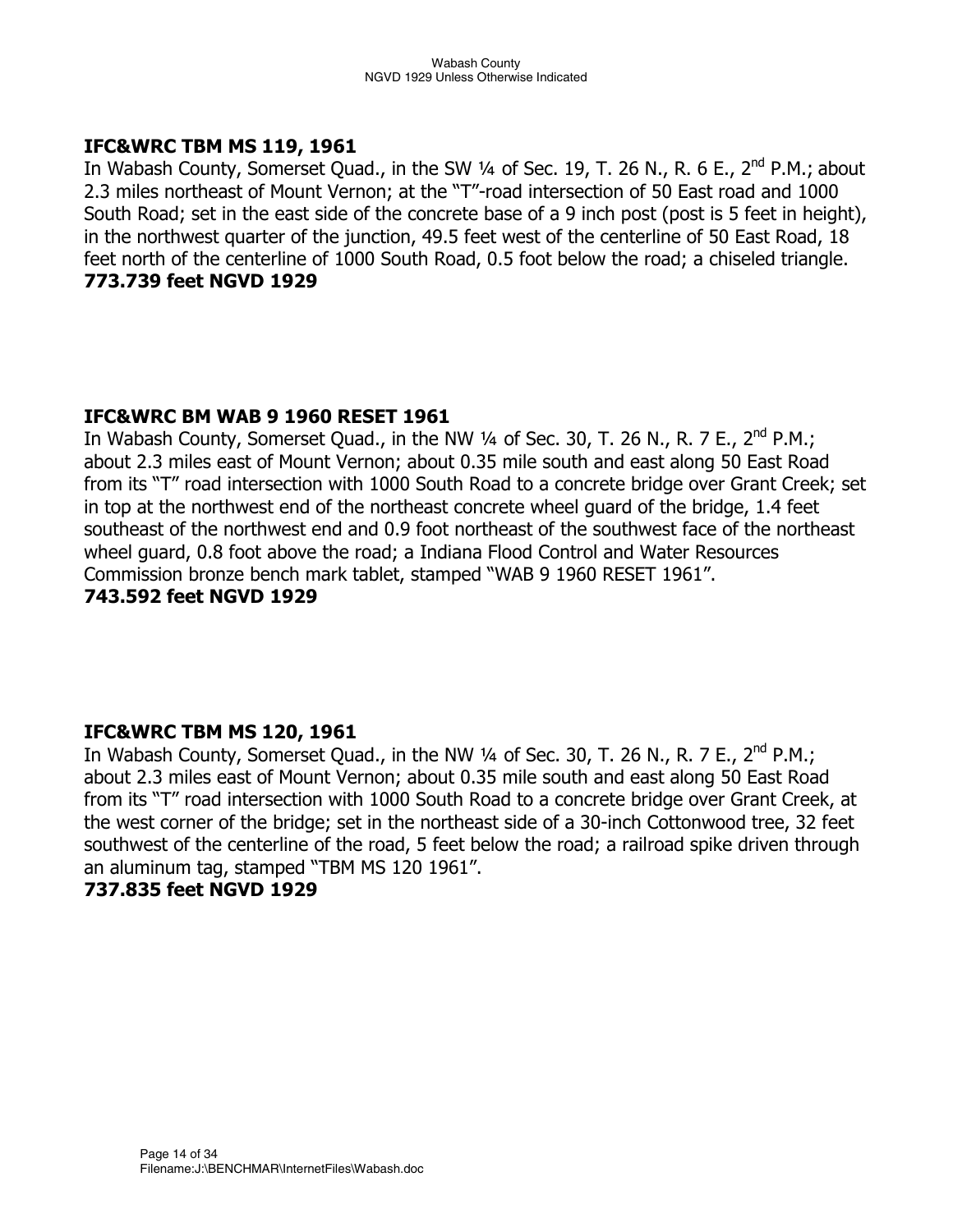#### **IFC&WRC TBM MS 121, 1961**

In Wabash County, Somerset Quad., in the SE  $\frac{1}{4}$  of Sec. 30, T. 26 N., R. 7 E., 2<sup>nd</sup> P.M.; about 2.6 miles east of Mt. Vernon; about 0.75 mile south and east along 50 East Road (and then 1050 South Road) from its "T" road intersection with 1000 South Road to a "T"-road south leading to a small gravel pit; set in the southwest side of a telephone pole in the triangle formed by the road and two gravel lanes leading south, 26.5 feet southwest of the centerline of 1050 South Road, level with the road; a railroad spike driven through an aluminum tag, stamped "TBM MS 121 1961".

## **775.657 feet NGVD 1929**

## **IFC&WRC TBM MS 122, 1961**

In Wabash County, Somerset Quad., in the SE  $\frac{1}{4}$  of Sec. 30, T. 26 N., R. 7 E., 2<sup>nd</sup> P.M.; about 2.7 miles east of Mt. Vernon; about 0.9 mile north along 100 East Road from its "T" road intersection with the Wabash/Grant County Line Road to the end of the road (driveway east to residence of Dwight Forrester and a gate north), thence 0.1 mile north past the gate to the southwest bank of the Mississinewa River, thence 300 feet northwest along the river to a 14 inch Maple tree; set in the northwest side of the tree (tree is  $5<sup>th</sup>$  tree in a line on the (left) southwest side of river from road north through the gate), 39 feet north of a fence line, 8.5 feet below the top of the bank, 1.5 feet above the ground; a railroad spike driven through an aluminum tag, stamped "TBM MS 122 1961".

## **740.888 feet NGVD 1929**

#### **IFC&WRC BM WAB 8, 1960**

In Wabash County, Somerset Quad., in the NE  $\frac{1}{4}$  of Sec. 31, T. 26 N., R. 7 E., 2<sup>nd</sup> P.M.; about 2.7 miles east of Mt. Vernon; about 0.9 mile north along 100 East Road from its "T" road intersection with the Wabash/Grant County Line Road to the end of the road (driveway east to residence of Dwight Forrester and a gate north); set in the top of a concrete post, in the southeast quarter of the road junction with the driveway, 48 feet south of the centerline of the driveway, 14.5 feet east of the centerline of the road, 3.0 feet south of a telephone pole, 2.5 feet west of a fence line, 1.0 foot below the road, 0.1 foot above the ground; a Indiana Flood Control and Water Resources Commission bronze bench mark tablet, stamped "WAB 8 1960". **767.577 feet NGVD 1929**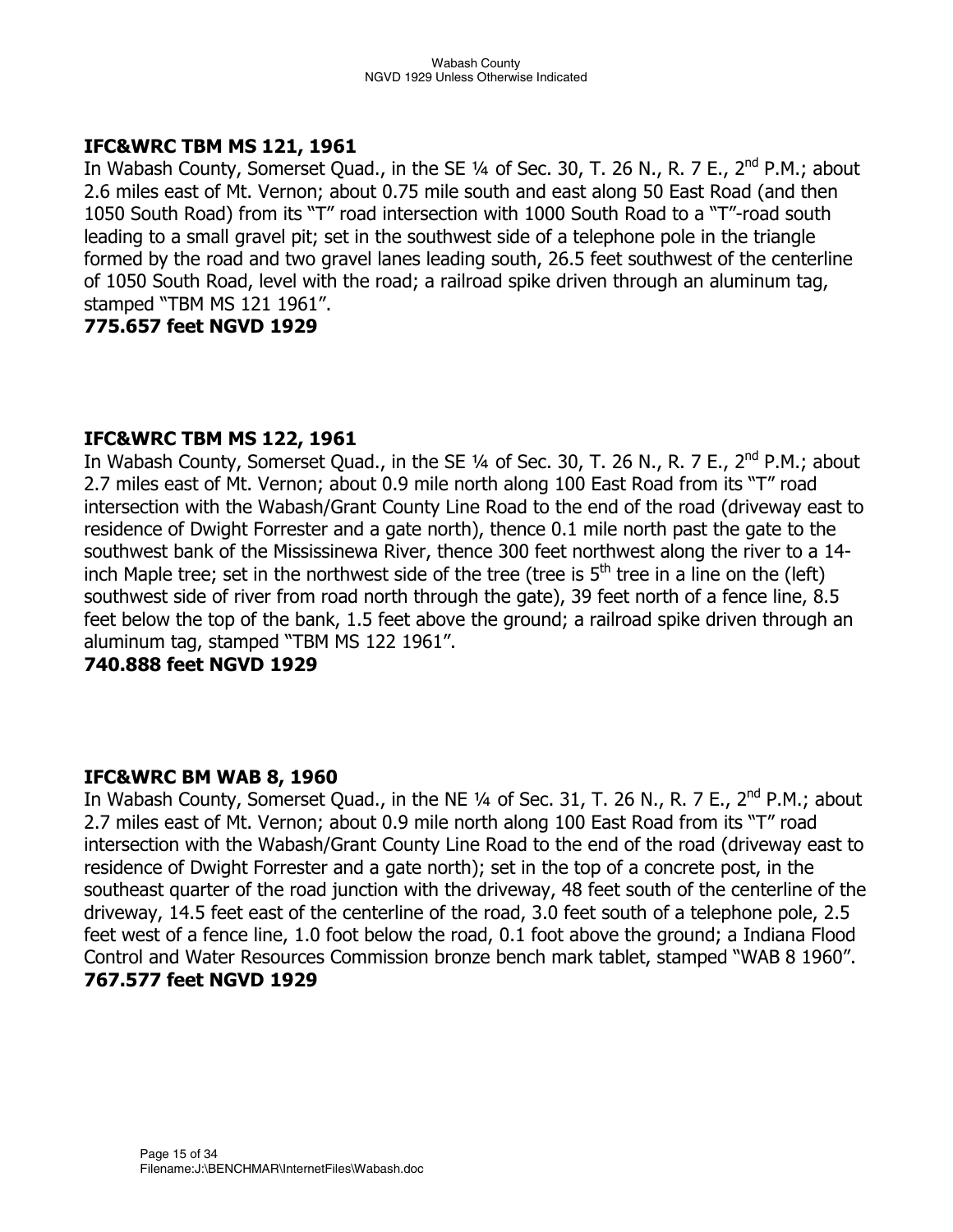## **IFC&WRC TBM MS 123, 1961**

In Wabash County, Somerset Quad., in the SW  $\frac{1}{4}$  of Sec. 2, T. 26 N., R. 7 E., 2<sup>nd</sup> P.M.; about 2.8 miles southeast of Mt. Vernon; about 0.45 mile north along 100 East Road from its "T" road intersection with the Wabash/Grant County Line Road to a power pole; set in the west side of the power pole I & ME WA 107-62, 200 feet south of the centerline of a private drive east, 12.5 feet east of the centerline of the road, 3.0 feet west of the fence line, level with the road; a railroad spike driven through an aluminum tag, stamped "TBM MS 123 1961". **773.907 feet NGVD 1929** 

## **IFC&WRC BM GRA 20, 1960**

In Grant County, Somerset Quad., in the NE  $\frac{1}{4}$  of Sec. 6, T. 25 N., R. 7 E., 2<sup>nd</sup> P.M.; about 3.0 miles southeast of Mount Vernon; 2.63 miles east along the Wabash-Grant County Line Road from its intersection with State Road 13 to a "T"-road northwest-southeast (Frances Slocum Trail), thence 0.16 mile southeast to a "T"-road northeast, thence 0.17 mile northeast to a "T" road north and a 4-foot box culvert under the road southwest; set in the top of and at the southwest end of the northwest concrete headwall of the culvert, 52 feet southwest of the center of the junction, 13 feet northwest of the centerline of the road, 1.0 foot below the road, 0.6 foot northeast of the southwest end of the headwall; a Indiana Flood Control and Water Resources Commission bronze bench mark tablet, stamped "GRA 20 1960".

#### **798.708 feet NGVD 1929**

#### **IFC&WRC TBM MS 124**

In Grant County, Somerset Quad., in the NW  $\frac{1}{4}$  of Sec. 5, T. 25 N., R. 7 E., 2<sup>nd</sup> P.M.; about 3.2 miles southeast of Mount Vernon; about 0.3 mile east along the Wabash-Grant County Line Road from its intersection with 100 east Road to a five-foot box culvert under the road; set in the top of and at the center of the south headwall of the culvert, 11.5 feet south of the centerline of the road, 4.2 feet east of the west end of the south headwall, 2.1 feet above the road; a chiseled triangle.

## **790.111 feet NGVD 1929**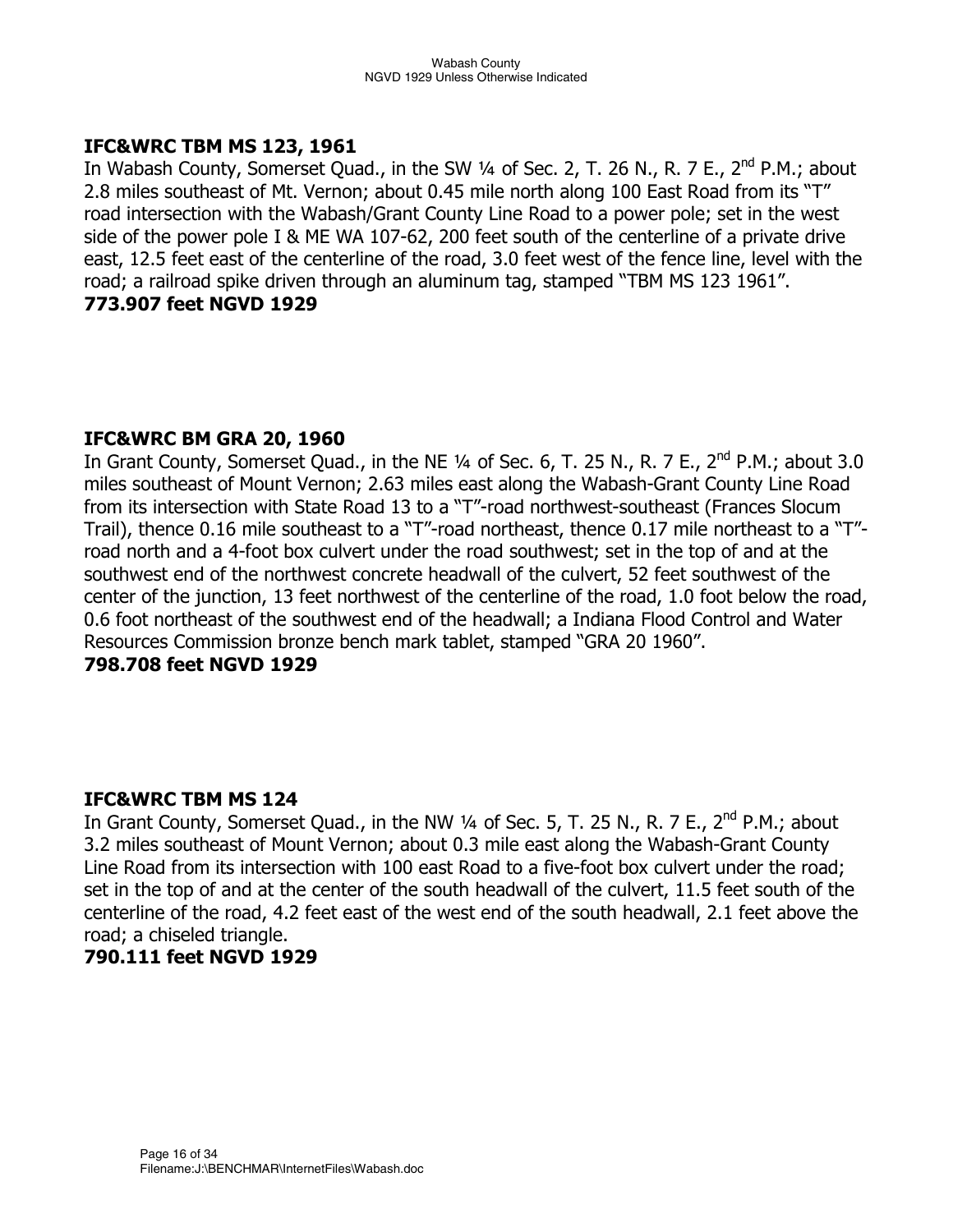#### **IFC&WRC BM WAB 7, 1960**

In Wabash County, Somerset Quad., in the SE  $\frac{1}{4}$  of Sec. 32, T. 26 N., R. 7 E., 2<sup>nd</sup> P.M.; about 3.8 miles southeast of Mt. Vernon; about 0.95 mile east along the Wabash-Grant County Line Road from its intersection with 100 East Road to a turn north, thence 0.25 mile north to a single-span steel truss bridge over the Mississinewa River; set in the top at the east end of the south wingwall of the bridge, 11 feet southeast of the centerline of the road, 2.6 feet east of the southwest end of the southeast steel truss, level with the bridge floor; a Indiana Flood Control and Water Resources Commission bronze bench mark tablet, stamped "WAB 7 1960". **754.828 feet NGVD 1929** 

## **USC&GS BM E 14, 1930**

In Wabash County, Lagro Quad., in the SE  $\frac{1}{4}$  of Sec. 34, T. 28 N., R. 7 E., 2<sup>nd</sup> P.M.; at Lagro; 0.2 mile east along the abandoned Indiana Service Corp. Interurban line from the (substation) Harrell Electric Building to an abandoned bridge over Lagro Creek; set in the top of the north end of the west abutment of the abandoned bridge, 7 feet north of the centerline of the abandoned track; a U. S. Coast and Geodetic Survey bench mark tablet, "stamping not legible".

NOTE: mark seems to be stable but the concrete around the mark is in very poor condition either from deterioration or vandalism. Use mark with caution.

#### **677.859 feet NGVD 1929 IFC&WRC Elevation 677.771 feet NGVD 1929 (USC&GS Elevation)**

#### **USC&GS BM D 14, 1930**

In Wabash County, Lagro Quad., in the SE 1/4 of Sec. 34, T. 28 N., R. 7 E., 2<sup>nd</sup> P.M.; at Lagro; set vertically in the north brick wall of the Harrell Electric Building, 6.5 feet west of the west door of the building, 3.3 feet above the ground; a U. S. Coast and Geodetic Survey bench mark tablet, stamped "D 14 1930".

## **682.033 feet NGVD 1929**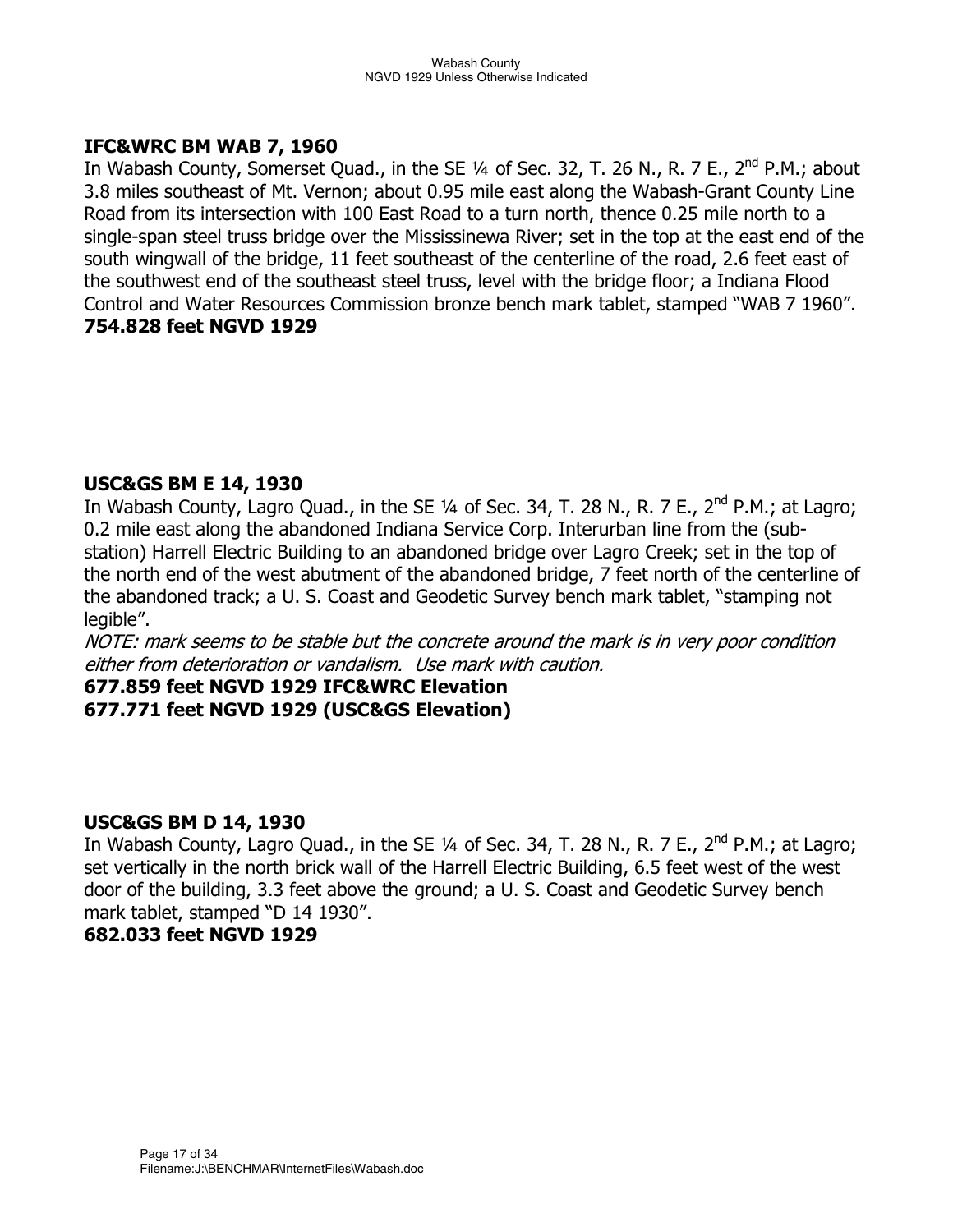## **IFC&WRC BM WAB 1 1960 RESET 1961**

In Wabash County, Lagro Quad., in the SE  $\frac{1}{4}$  of Sec. 34, T. 28 N., R. 7 E., 2<sup>nd</sup> P.M.; about 0.7 mile southeast of Lagro; 1.0 mile south and east along State Road 524 and a blacktop road from its beginning at U.S. Highway 24 at Largo to a 5-span concrete bridge over the Salamonie River; 0.17 mile east along the blacktop road from its junction with State Road 524; set in the top at the east end of the south handrail base, 15.2 feet south of the centerline of the blacktop road, 1.3 feet west of the east end of the bridge, 0.9 foot above the road; a Indiana Flood Control and Water Resources Commission bronze bench mark tablet, stamped "WAB 1 1960 RESET 1961".

## **691.549 feet NGVD 1929**

## **IFC&WRC TBM SR 45, 1961**

In Wabash County, Lagro Quad., in the SE  $\frac{1}{4}$  of Sec. 35, T. 28 N., R. 7 E., 2<sup>nd</sup> P.M.; about 1.4 miles southeast of Lagro; 0.72 mile east along a blacktop and gravel road from its junction with State Road 524 (0.65 mile southeast of Lagro) to a 40-inch Oak tree; set in the north side of the tree, 0.14 mile east of terrain feature known as Hanging Rock, 118 feet west of the centerline of a private drive south, 18 feet south of the centerline of the gravel road, 5.5 feet north of a fence line, 1.5 feet above the road; a railroad spike driven through an aluminum tag, stamped "TBM SR 45 1961".

**691.488 feet NGVD 1929** 

#### **IFC&WRC TBM SR 46, 1961**

In Wabash County, Lagro Quad., in the SE  $\frac{1}{4}$  of Sec. 35, T. 28 N., R. 7 E., 2<sup>nd</sup> P.M.; about 1.7 miles southeast of Lagro; at the "T" road intersection of 500 East Road and Division Road, in the northwest quadrant of the intersection; set in the top of the concrete base at the northeast side of a "I" beam iron post, 37 feet north of the extended centerline of Division Road, 24 feet west of the centerline of 500 East Road, 2 feet below the road, 0.4 foot north of the north edge of the "I" beam and on line with the east edge of the "I" beam iron post; a chiseled triangle.

## **702.960 feet NGVD 1929**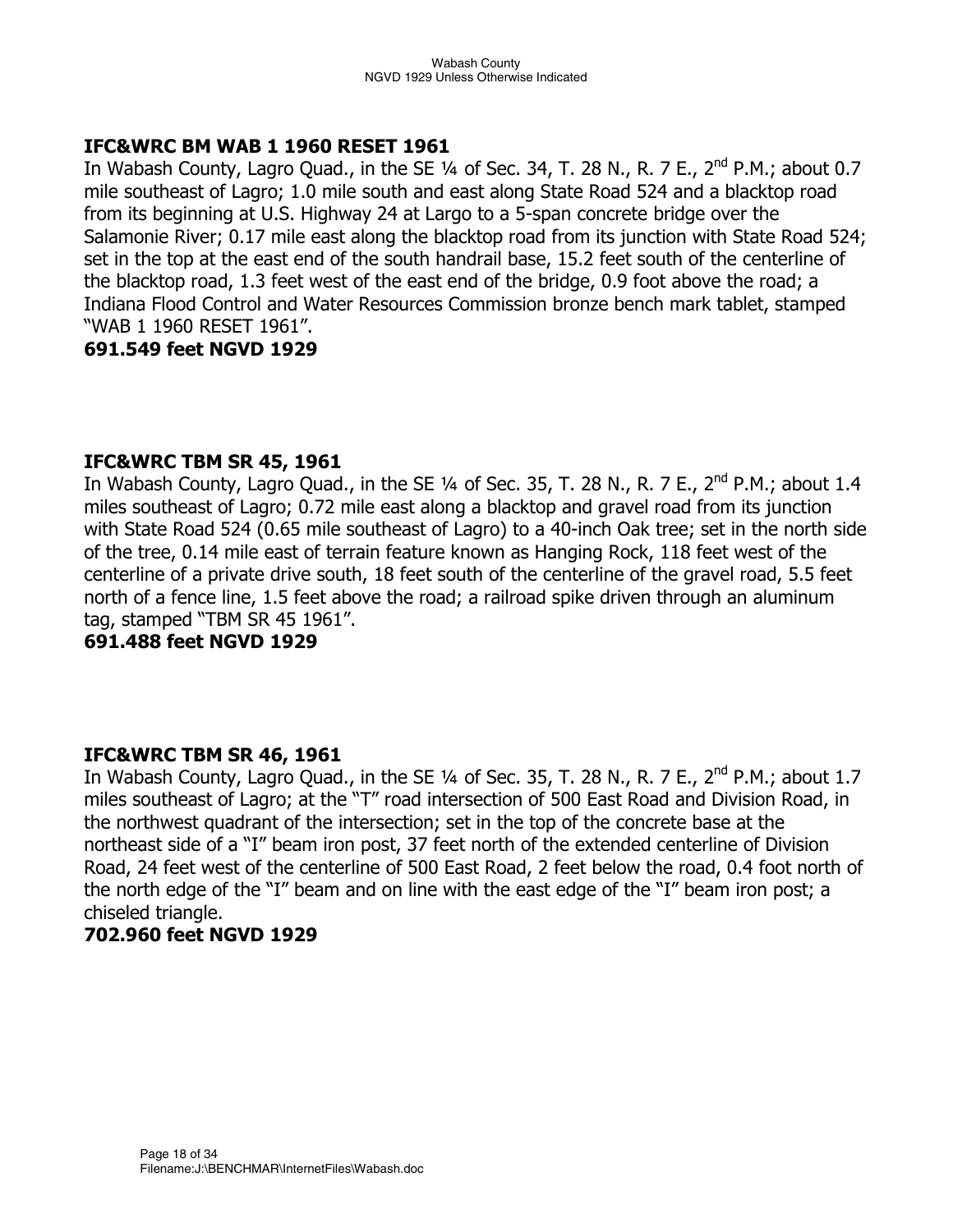#### **IFC&WRC BM WAB 2, 1960**

In Wabash County, Lagro Quad., in the NE  $\frac{1}{4}$  of Sec. 2, T. 27 N., R. 7 E., 2<sup>nd</sup> P.M.; about 1.9 miles southeast of Lagro, about 0.4 mile south along 500 East Road from its "T" road intersection with Division Road; set in the top of a concrete post, 65 feet northwest of a 24 inch pipe culvert under the road, 35 feet southwest of the centerline of the gravel road, 16 feet north of a tree fence corner, 5 feet northeast of the fence line, 1.3 feet below the road, 0.2 foot above ground, about on line with the extended centerline of the road leading north; a Indiana Flood Control and Water Resources Commission bronze bench mark tablet, stamped "WAB 2 1960".

## **739.100 feet NGVD 1929**

## **IFC&WRC TBM SR 47, 1961**

In Wabash County, Lagro Quad., in the NW  $\frac{1}{4}$  of Sec. 1, T. 27 N., R. 7 E., 2<sup>nd</sup> P.M.; about 2.3 miles southeast of Lagro; about 0.59 mile west along 50 South Road from its intersection with 600 East Road to a 3-foot arch culvert under the road; set in the top of and at the center of the north headwall of the culvert, 155 feet east of the centerline of a private drive south, 60 feet east of a corner fence post on the south side of the road, 9 feet north of the centerline of the road, 0.7 foot below the road; a chiseled triangle.

#### **761.883 feet NGVD 1929**

## **USGS RM**

In Wabash County, Lagro Quad., in the SE  $\frac{1}{4}$  of Sec. 1, T. 27 N., R. 7 E., 2<sup>nd</sup> P.M.; about 2.6 miles southeast of Lagro; about 0.3 mile south along 600 East Road from its intersection with 50 South Road to a 25-foot concrete arch bridge; set in the top at the south end of the west guardrail of the bridge, 8.6 feet west of the centerline of the road, 1.8 feet above the road, at the southeast corner of the guardrail; a chiseled square.

## **761.646 feet NGVD 1929**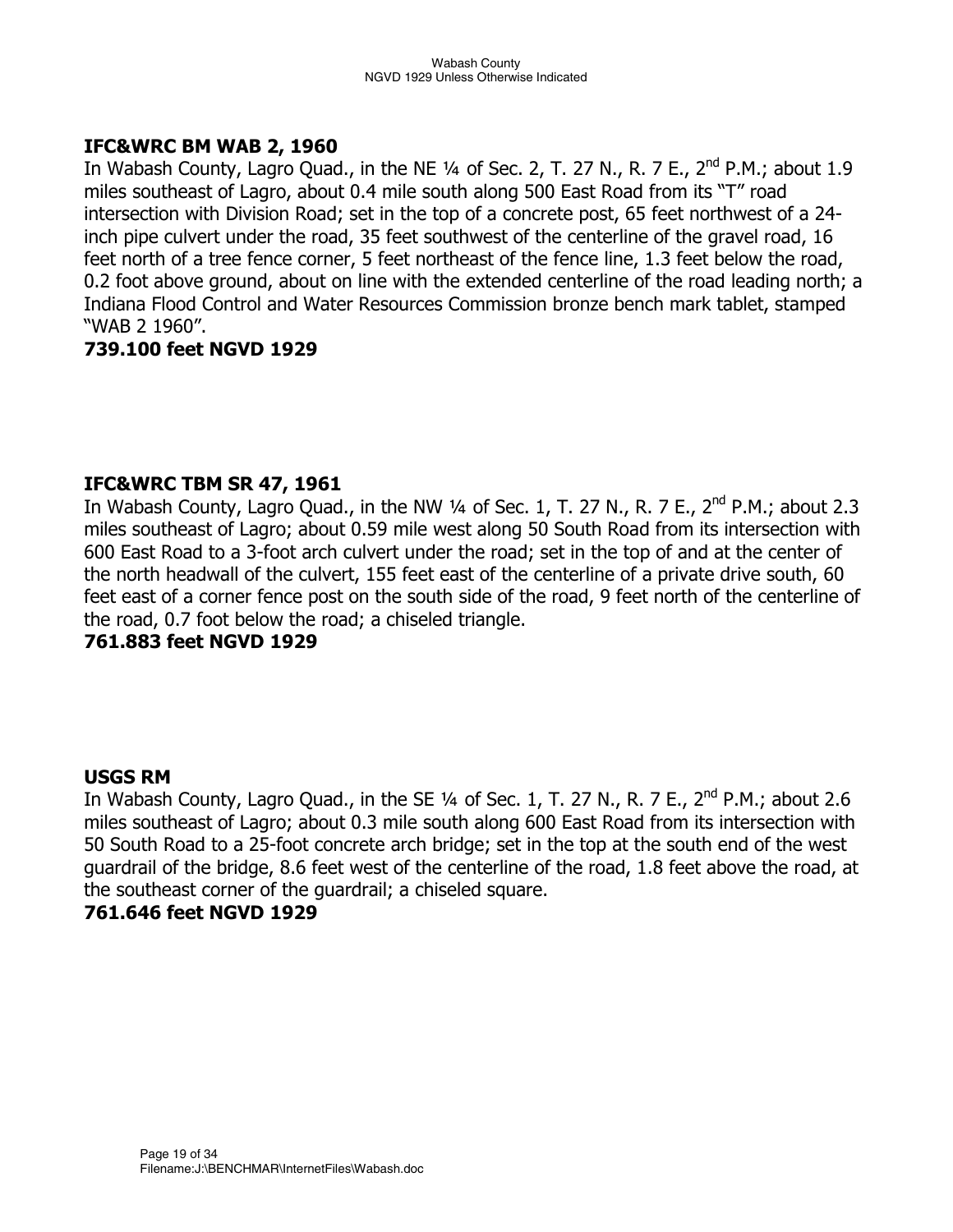## **USGS RM 1 DORA**

In Wabash County, Lagro Quad., in the NE  $\frac{1}{4}$  of Sec. 12, T. 27 N., R. 7 E., 2<sup>nd</sup> P.M.; about 2.6 miles southeast of Lagro; about 0.5 mile south along 600 East Road from its intersection with 50 South Road to a to the residence of "Kenneth G. Crick", thence about 0.3 mile west along a field road across the field and down the road on the side of the hill to the USGS stream gaging station; set in top of a 7 x 10-foot concrete dead man anchor for the cable-way, 56.5 feet northeast of the center of the gage well, 3.2 feet north of the cable anchor, 1.0 foot above ground; a U. S. Geological Survey gaging station reference mark, not stamped. **869.862 feet NGVD 1929** 

## **USGS RM 2 DORA**

In Wabash County, Lagro Quad., in the NE  $\frac{1}{4}$  of Sec. 12, T. 27 N., R. 7 E., 2<sup>nd</sup> P.M.; about 2.6 miles southeast of Lagro; about 0.5 mile south along 600 East Road from its intersection with 50 South Road to a to the residence of "Kenneth G. Crick", thence about 0.3 mile west along a field road across the field and down the road on the side of the hill to the USGS stream gaging station; set in the top of the concrete base of the gaging station walkway to the gage house and the "A" frame for the cable-way, at the east corner of the 3X8- foot concrete base, 18.4 feet northeast of the center of the gage well, 1.1 feet above the ground; a U. S. Geological Survey gaging station reference mark, not stamped.

**869.862 feet NGVD 1929** 

## **USGS RM 3 DORA**

In Wabash County, Lagro Quad., in the NE  $\frac{1}{4}$  of Sec. 12, T. 27 N., R. 7 E., 2<sup>nd</sup> P.M.; about 2.6 miles southeast of Lagro; about 0.5 mile south along 600 East Road from its intersection with 50 South Road to a to the residence of "Kenneth G. Crick", thence about 0.3 mile west along a field road across the field and down the road on the side of the hill to the USGS stream gaging station; set in the northwest side of a 9-inch tree, 58 feet southeast of the center of the gage well, at the southeast edge of the gage station area clearing, 2.5 feet above the ground; a railroad spike.

#### **690.690 feet NGVD 1929**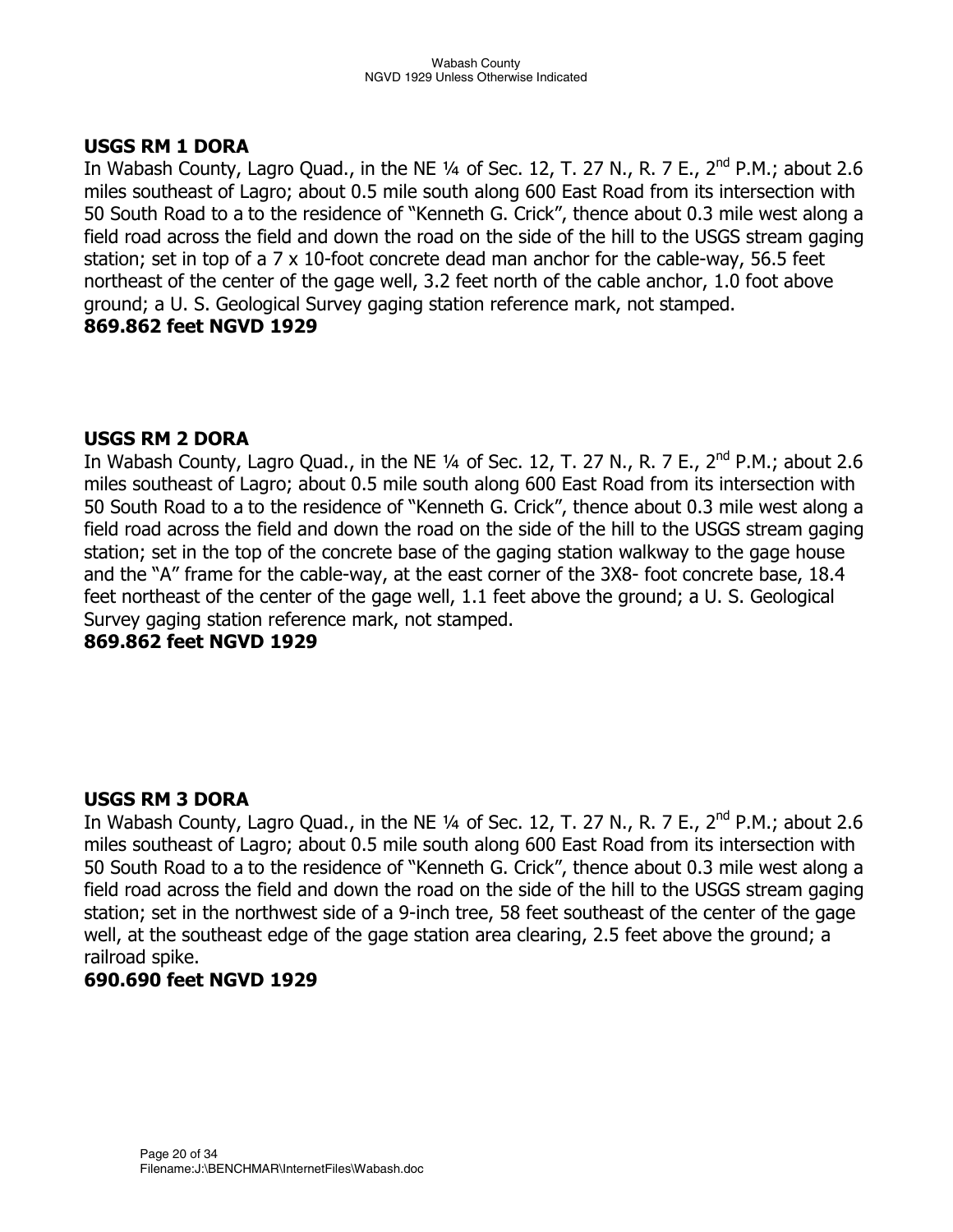## **USGS BM 32 JWM 1949, 752**

In Wabash County, Lagro Quad., in the NW 1/4 of Sec. 7, T. 27 N., R. 8 E., 2<sup>nd</sup> P.M.; about 2.6 miles southeast of Lagro; about 0.5 mile south along 600 East Road from its intersection with 50 South Road to a to the residence of "Kenneth G. Grick"; set in the top of a concrete post in the front yard of the Crick residence, 24 feet east of the centerline of the road, 14 feet north of the centerline of the driveway, 4 feet northeast of a 24-inch Wild Cherry tree, 0.5 foot below the road, level with the ground; a U. S. Geological Survey bench mark tablet, stamped "32 JWM 1949 752".

## **752.214 feet NGVD 1929**

#### **USGS RM 3 Near Dora**

In Wabash County, Lagro Quad., near the east edge of Section 12, T. 27 N., R. 7 E., about 1.15 miles northwest of Dora; at the Salamonie River State Forest, at the gaging station; set in the east side of a 13-inch tree, 45 feet northwest of the center of the gage well, at the northwest side of a small drain from the southwest, 3 feet above the ground, (stream side); a boat spike.

**689.322 feet NGVD 1929** 

## **IFC&WRC TBM SR 48, 1961**

In Wabash County, Lagro Quad., about 1.0 mile northwest of Dora; 0.93 mile generally northwest along the road on the north bank of the Salamonie River from its intersection at the east edge of the Dora covered bridge over the Salamonie River to a 4-foot pipe culvert under the road; 0.21 mile northwest of a T-road north; set in the top at the west end of the north headwall of the culvert, 220 feet northwest of the centerline of a private drive north, 220 feet northwest of the centerline of a private drive north, 20 feet north of the centerline of the road, 2.7 feet east of the west end of the north headwall, 1.5 feet below the road; a chiseled triangle.

## **739.629 feet NGVD 1929**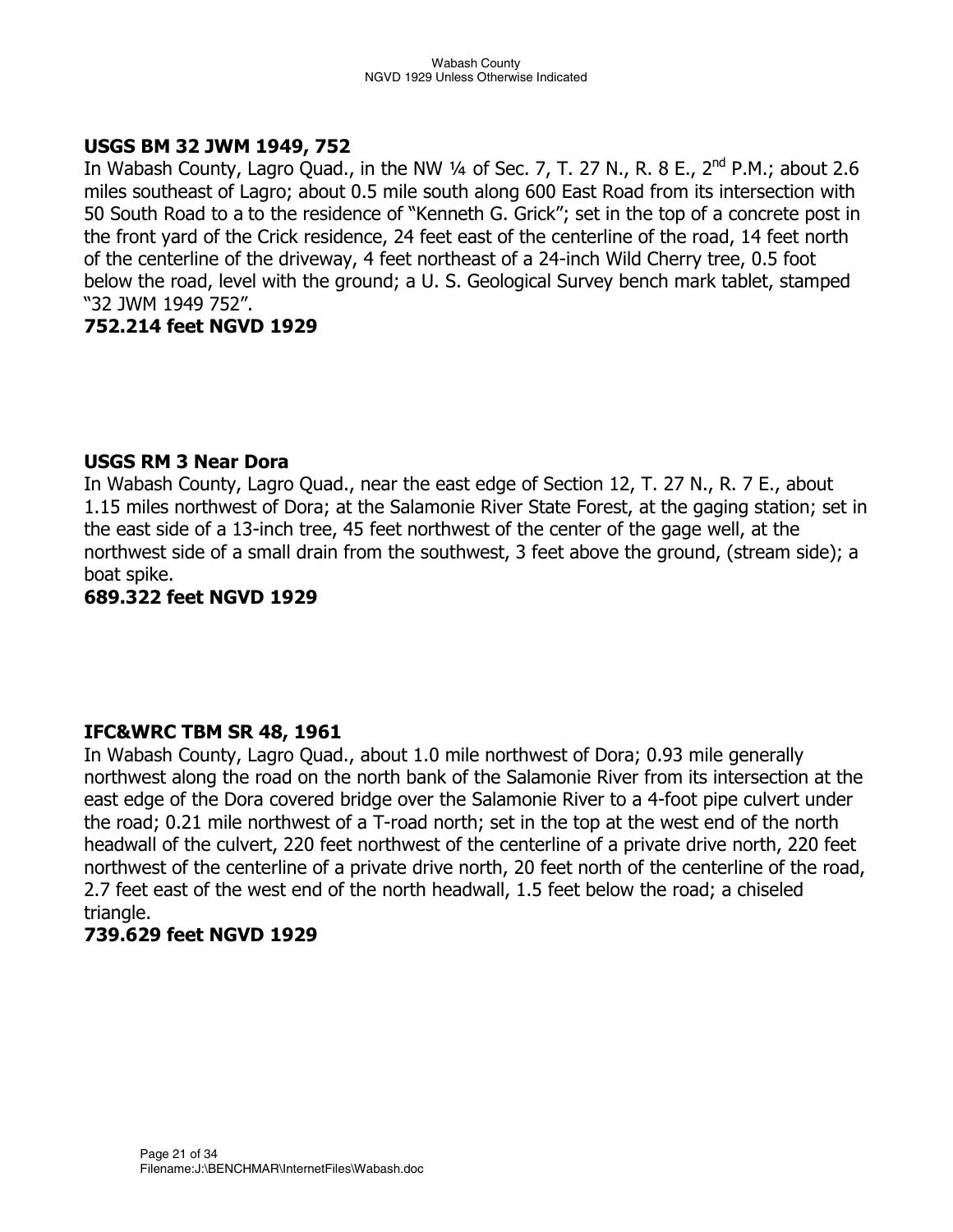#### **IFC&WRC BM WAB 3, 1960**

In Wabash County, Lagro Quad., about 0.55 mile north of Dora; 0.42 mile generally northwest along a gravel road from its intersection at the east edge of the Dora covered bridge over the Salamonie River to a 15-foot concrete bridge and a T-road northeast; set in the top at the south end of the west guardrail of the bridge, in the southwest quarter of the junction, 67 feet south of the center line of the T-road northeast, 8.5 feet west of the centerline of the road, 3.0 feet above the road, 1.8 feet north of the south end of the west guardrail; a Indiana Flood Control and Water Resources Commission bronze bench mark tablet, stamped "WAB 3 1960". **702.568 feet NGVD 1929** 

## **USGS RM 1 At Dora**

In Wabash County, Lagro Quad., about 0.2 mile northeast of Dora; at the Dora covered bridge over the Salamonie River; set in top at the northeast corner of the east abutment; a chiseled square.

NOTE: mark might be unstable, use with caution. **707.863 feet NGVD 1929** 

## **IFC&WRC BM WAB 4, 1960**

In Wabash County, Lagro Quad., about 0.2 mile northeast of Dora; at the Dora covered bridge over the Salamonie River; set in top of the southeast concrete wingwall of the bridge, 20 feet south of the centerline of the road, 9 feet southeast of the southeast corner of the bridge, 4.0 feet below the road; a Indiana Flood Control and Water Resources Commission bronze bench mark tablet, stamped "WAB 4 1960".

## **707.703 feet NGVD 1929**

#### **USGS RM 2 At Dora**

In Wabash County, Lagro Quad., about 0.2 mile northeast of Dora; at the Dora covered bridge over the Salamonie River; set in top at the southeast end of the southeast concrete wingwall of the bridge, 33.5 feet south of the centerline of the road, 32.5 feet southeast of the southeast corner of the bridge, 3 feet below the road, 0.3 foot northwest of the southeast end of the southeast wingwall; a chiseled square.

## **707.312 feet NGVD 1929**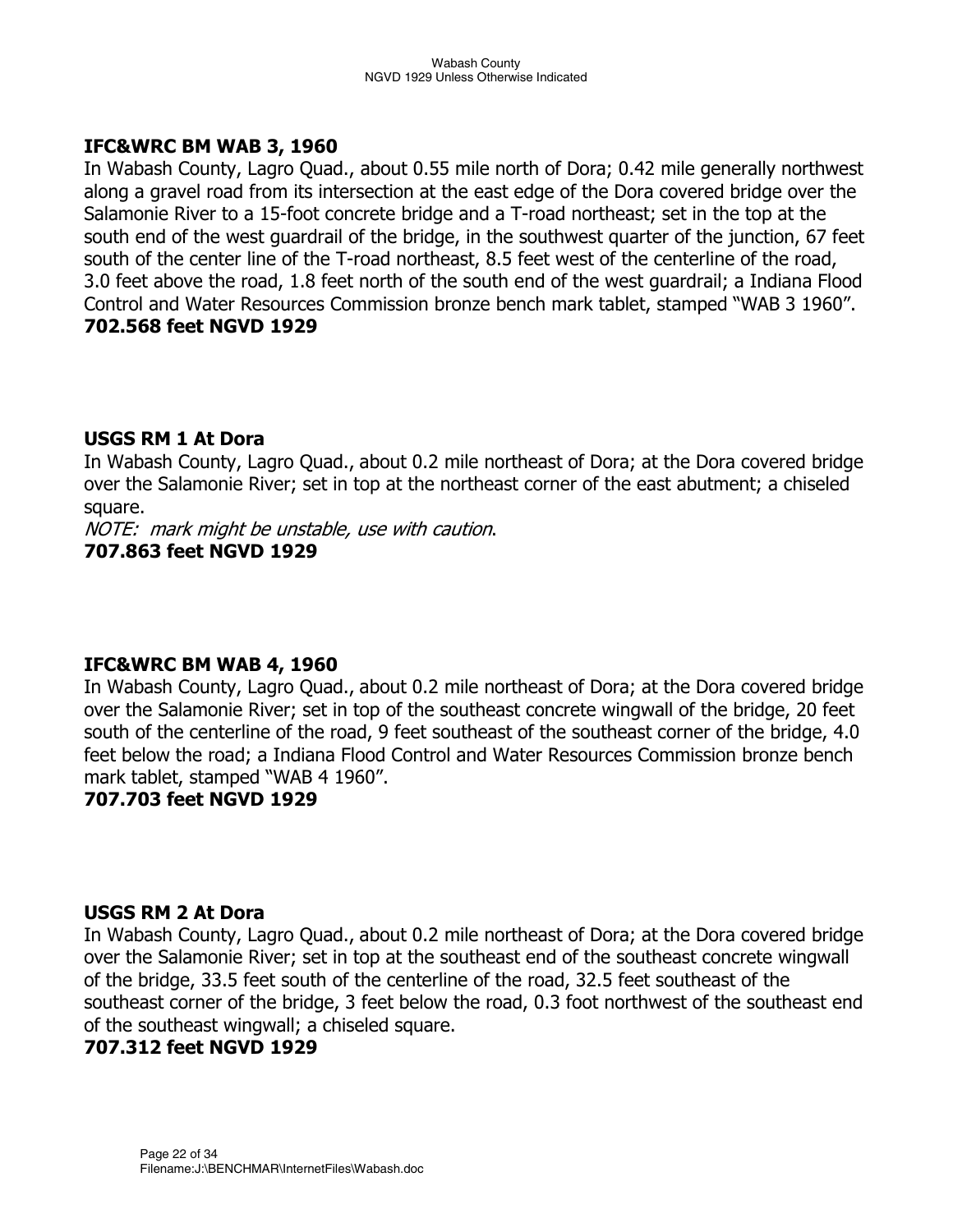#### **IFC&WRC BM WAB 5, 1960**

In Wabash County, Lagro Quad., in the NE 1/4 of Sec. 17, T. 27 N., R. 8 E., 2<sup>nd</sup> P.M.; about 0.85 mile east of Dora; at the 750 East road 10-foot box culvert over Indian Creek; 0.19 mile south of a T-road east (200 South Road) and the Mt. Hope Church; set in the top at the south end of the east headwall of the culvert, 20 feet east of the centerline of the road, 7 feet below the road, 0.5 foot north of the south edge of the east headwall; a Indiana Flood Control and Water Resources Commission bronze bench mark tablet, stamped "WAB 5 1960". **758.429 feet NGVD 1929** 

## **IFC&WRC TBM SR 49, 1961**

In Wabash County, Lagro Quad., about 1.02 miles southeast of Dora; 0.82 mile east along a gravel road from its intersection at the east edge of the Dora covered bridge over the Salamonie River to a T-road north-south, thence 0.7 mile south to a 28-inch Maple tree on the east side of the road; set in the west side of the tree, 0.25 mile northwest of a Y-road junction, 22 feet east of the centerline of the road, 1.0 foot east of a fence line, 0.2 foot above the road; a railroad spike driven through an aluminum tag, stamped "TBM SR 49 1961". **753.764 feet NGVD 1929** 

#### **IFC&WRC TBM SR 50, 1961**

In Wabash County, Lagro Quad., about 1.22 miles southeast of Dora; 0.82 mile east along a gravel road from its intersection at the east edge of the Dora covered bridge over the Salamonie River to a T-road north-south, thence 0.95 mile generally south to a Y-road junction, in the southeast quarter of the junction; set in the southwest side of a 34-inch tree, 85 feet south of the centerline of the road east, 22.5 feet east of the centerline of the road south, 0.5 foot above the road; a railroad spike driven through an aluminum tag, stamped "TBM SR 50 1961".

## **750.343 feet NGVD 1929**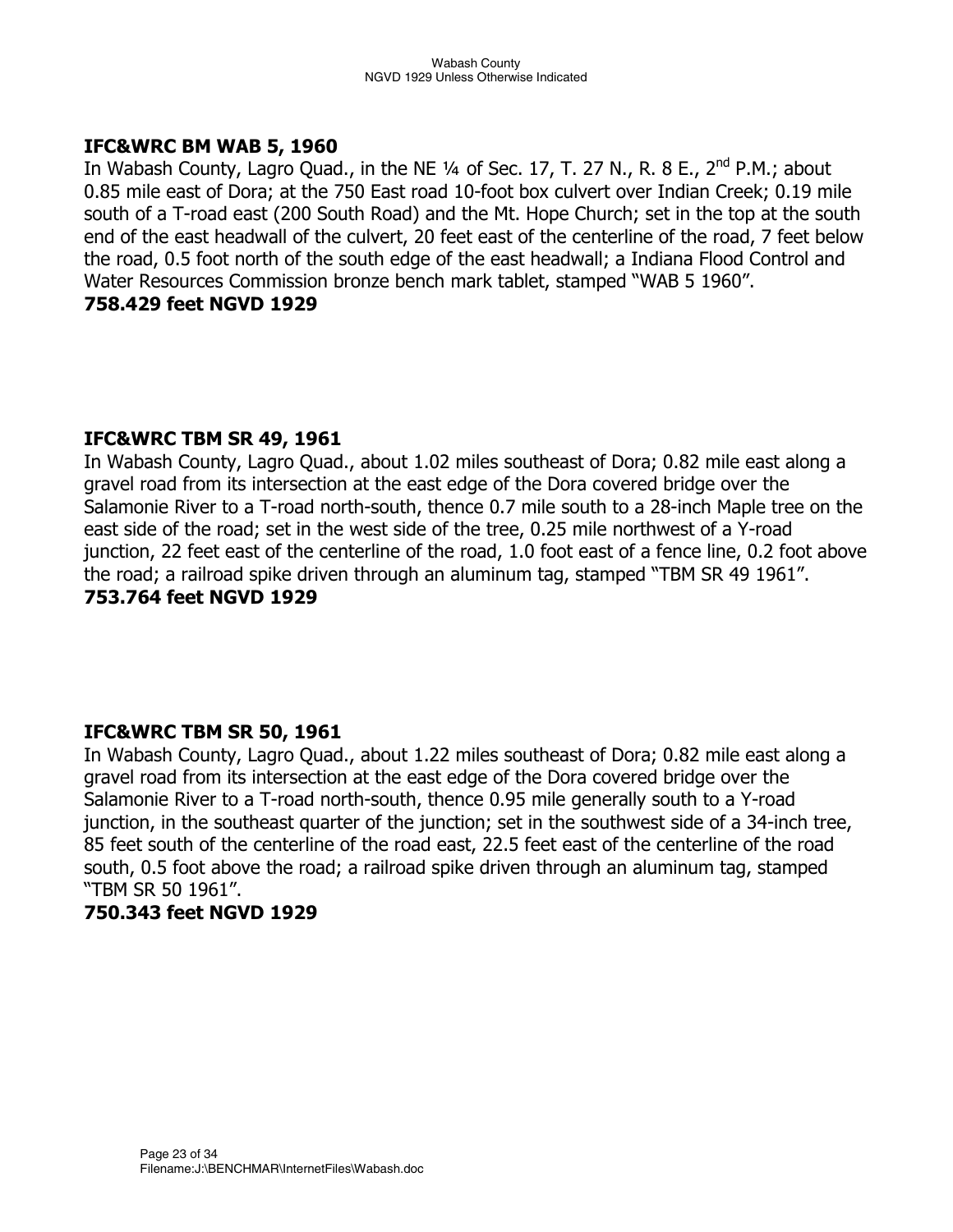## **IFC&WRC BM WAB 6, 1960**

In Wabash County, Lagro Quad., about 1.35 miles southeast of Dora; 0.82 mile east along a gravel road from its intersection at the east edge of the Dora covered bridge over the Salamonie River to a T-road north-south, thence 1.25 miles south to a single-span steel truss bridge over the Salamonie River; 0.3 mile north of New Holland; set in the top of the south wingwall of the bridge, 17 feet southwest of the centerline of the road, 12 feet south of the south end of the southwest truss, 1.0 foot below the road; a Indiana Flood Control and Water Resources Commission bronze bench mark tablet, stamped "WAB 6 1960". **721.540 feet NGVD 1929** 

## **IFC&WRC TBM SR 51, 1961**

In Wabash County, Lagro Quad., at New Holland, at the main crossroad in New Holland; set in the north side of an 18-inch Maple tree, in the northeast quarter of the intersection, 50 feet east of the centerline of the north-south road, 25 feet north of the centerline of the east-west road, 1.4 feet above the ground; a railroad spike driven through an aluminum tag, stamped "TBM SR 51 1961".

#### **741.046 feet NGVD 1929**

#### **IFC&WRC TBM SR 52, 1961**

In Wabash County, Lagro Quad., about 0.35 mile southeast of New Holland; 0.44 mile southeast along New Holland Road from its intersection at New Holland to a 28-inch Black Walnut tree at the Wabash-Huntington County Line, set in the south root of the tree, 28.5 feet northeast of the center line of the road, 21 feet west of the County Line, 15 feet west of the centerline of a private drive to the residence of James E. Botkin (Mr. Stanly Littos Farm), 0.5 foot above the ground; a railroad spike driven through an aluminum tag, stamped "TBM SR 52 1961".

#### **804.662 feet NGVD 1929**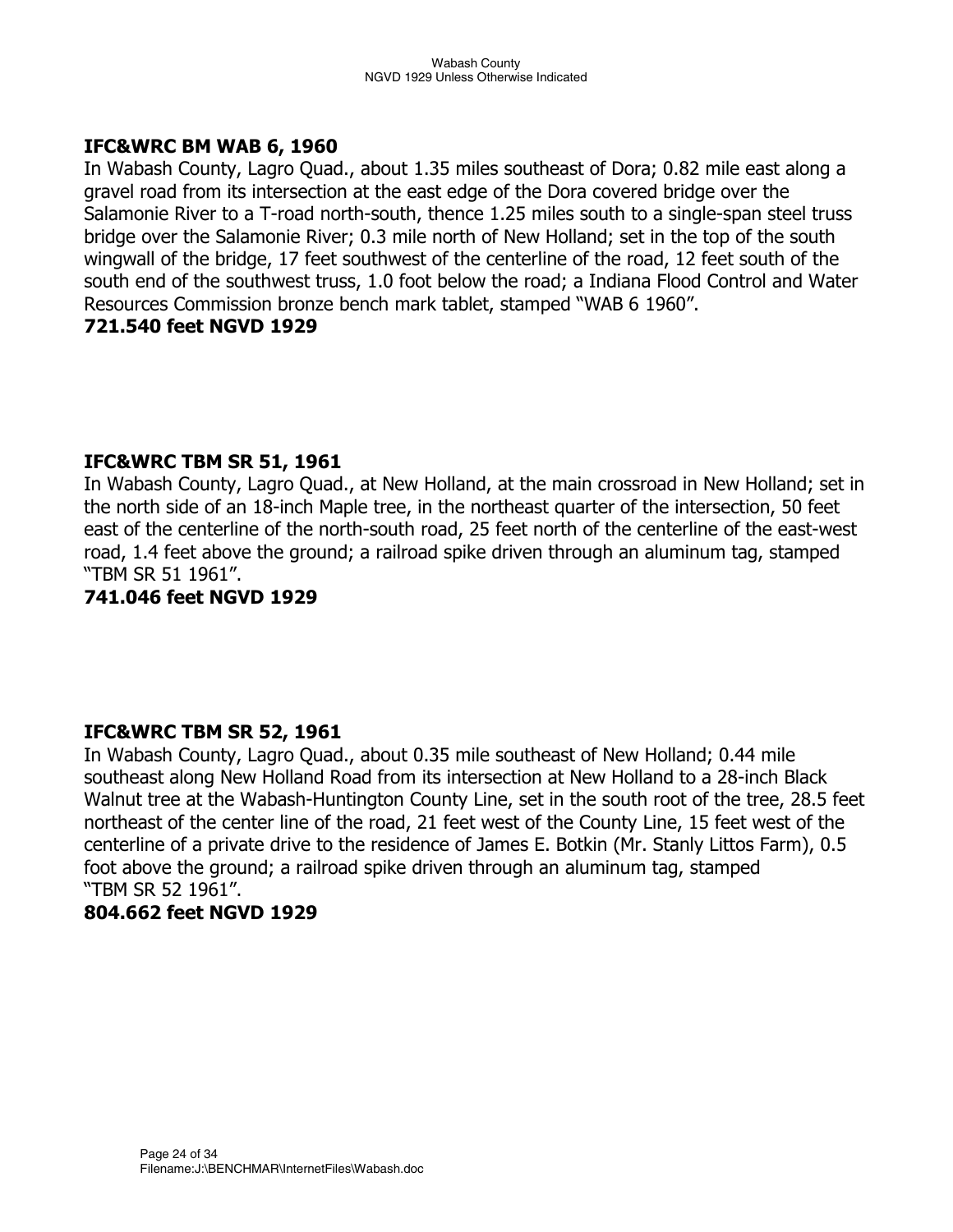## **IDNR BM WAB 18, 1972**

In Wabash County, Peoria Quad., in the SE  $\frac{1}{4}$  of Sec. 19, T. 26 N., R. 6 E., 2<sup>nd</sup> P.M.; about 1.0 miles southwest of College Corner; about 0.5 mile southwest along a road from its "T" road intersection with 950 South Road (about 0.5 mile south of College Corner) to an 800 foot bridge over the Mississinewa Reservoir; set in the top of the southwest end of the northwest sidewalk of the bridge, 25.4 feet northeast of the southwest end of the bridge, 12.2 feet northwest of the centerline of the road; a Indiana Flood Control and Water Resources Commission bronze bench mark tablet, stamped "WAB 18 1972".

#### **786.597 feet NGVD 1929**

## **ISHC BM F-31 WABASH**

In Wabash County, Somerset Quad., in the NW  $\frac{1}{4}$  of Sec. 26, T. 26 N., R. 6 E., 2<sup>nd</sup> P.M.; about 0.4 mile north of Somerset; at the State Road 13 Bridge over the Mississinewa Reservoir; set in the top of the south end of the west concrete guardrail, 17.8 feet north of the south end of the bridge, 17.8 feet north of the south end of the bridge, 17.8 feet west of the centerline of the highway, 3.3 feet above the bridge floor; a Indiana State Highway Commission bronze bench mark tablet, stamped "F-31 Wabash".

#### **785.326 feet NGVD 1929**

#### **USGS BM 51 M 1945**

In Wabash County, Somerset Quad., in the SW  $\frac{1}{4}$  of Sec. 26, T. 26 N., R. 6 E., 2<sup>nd</sup> P.M.; at Mount Vernon; in the southwest quarter of the intersection of a blacktop road and the Frances Slocum Trail; set in the top of a concrete post, 27 feet south of the centerline of the blacktop road, 25 feet northeast of the northeast corner of a frame garage, 24 feet west of the centerline of the Frances Slocum Trail, 0.9 foot west of power pole # 823-4207, about level with the road crossing, 0.2 foot above the ground; a U.S. Geological Survey brass bench mark tablet, stamped "813 51 M 1945".

#### **813.250 feet NGVD 1929**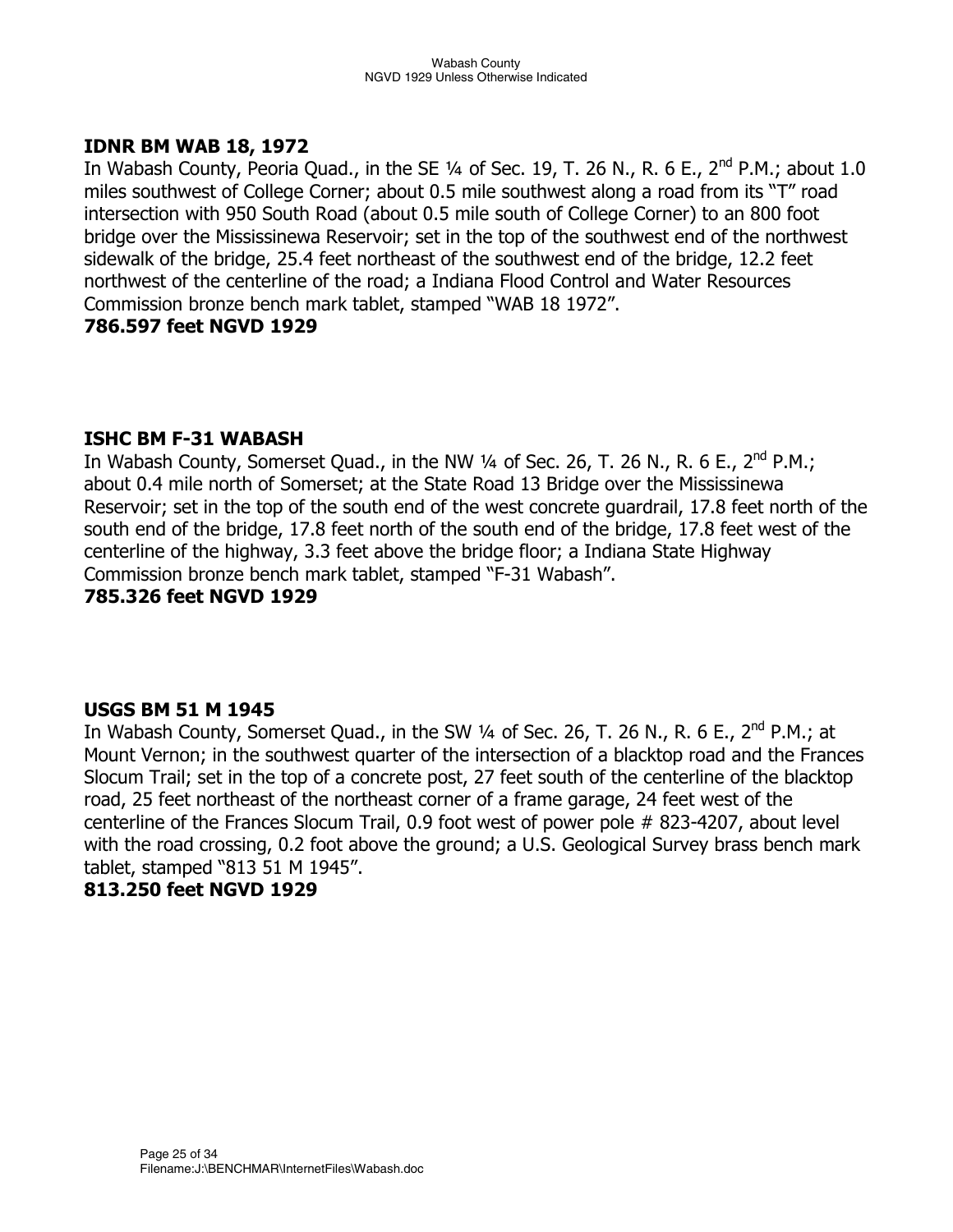## **DNR TBM WABR 13, 2004**

In Wabash County, Lagro Quad., in the SE  $\frac{1}{4}$  of Sec. 29, T. 28 N., R. 8 E., 2<sup>nd</sup> P. M.; about 4 miles east of Lagro; at the 100 North Road concrete bridge over the Wabash River; set in the north corner of the concrete bridge deck, 11 feet northeast of the centerline of 100 North Road, 89 feet southeast of the centerline of a gravel drive leading to a white metal barn, 0.75 foot southeast of the northwest end of the concrete bridge deck, 0.7 foot southwest of the northwest face of the bridge deck and a metal "I" beam support post for the northeast metal guardrail of the bridge; a cut triangle.

## **691.87 feet NGVD 1929 GPS Elevation**

## **DNR TBM WABR 14, 2004**

In Wabash County, Lagro Quad., in the NE  $1/4$  of Sec. 36, T. 28 N., R. 7 E., 2<sup>nd</sup> P.M.; about 2.5 miles east of Lagro; in the northwest ¼ of the "T" intersection of 600 East Road and 100 North (Schmalzried) Road; set in the east side of a power pole with four guy wires to the south, 67 feet north of the centerline of 100 North Road, 38 feet north of a metal "STOP" sign post, 17 feet west of the centerline of 600 East Road, about level with 600 East Road; a railroad spike driven through an aluminum tag stamped "IDNR TBM WABR 14 2004". **701.25 feet NGVD 1929 GPS Elevation** 

#### **SHCOI BM F30 WABASH**

In Wabash County, Lagro Quad., Grant 34, T. 28 N., R. 7 E.,  $2^{nd}$  P. M.; at Lagro; at the northeast end of the State Road 524 bridge over the Wabash River; set on the top of the concrete base of the east concrete guardrail, 21.5 feet east of the centerline of State Road 524, 37 feet south of the centerline of an east-west road, 19.2 feet southwest of a wooden light pole, 0.8 foot south of a yellow reflector post, 0.3 foot south of the north end of the concrete base for guardrail, 0.7 foot west of the east face of the base, about 1.1 feet above the bridge deck; a State Highway Commission of Indiana Bench Mark tablet stamped "F30 WABASH".

## **685.123 feet NGVD 1929 3rd Order**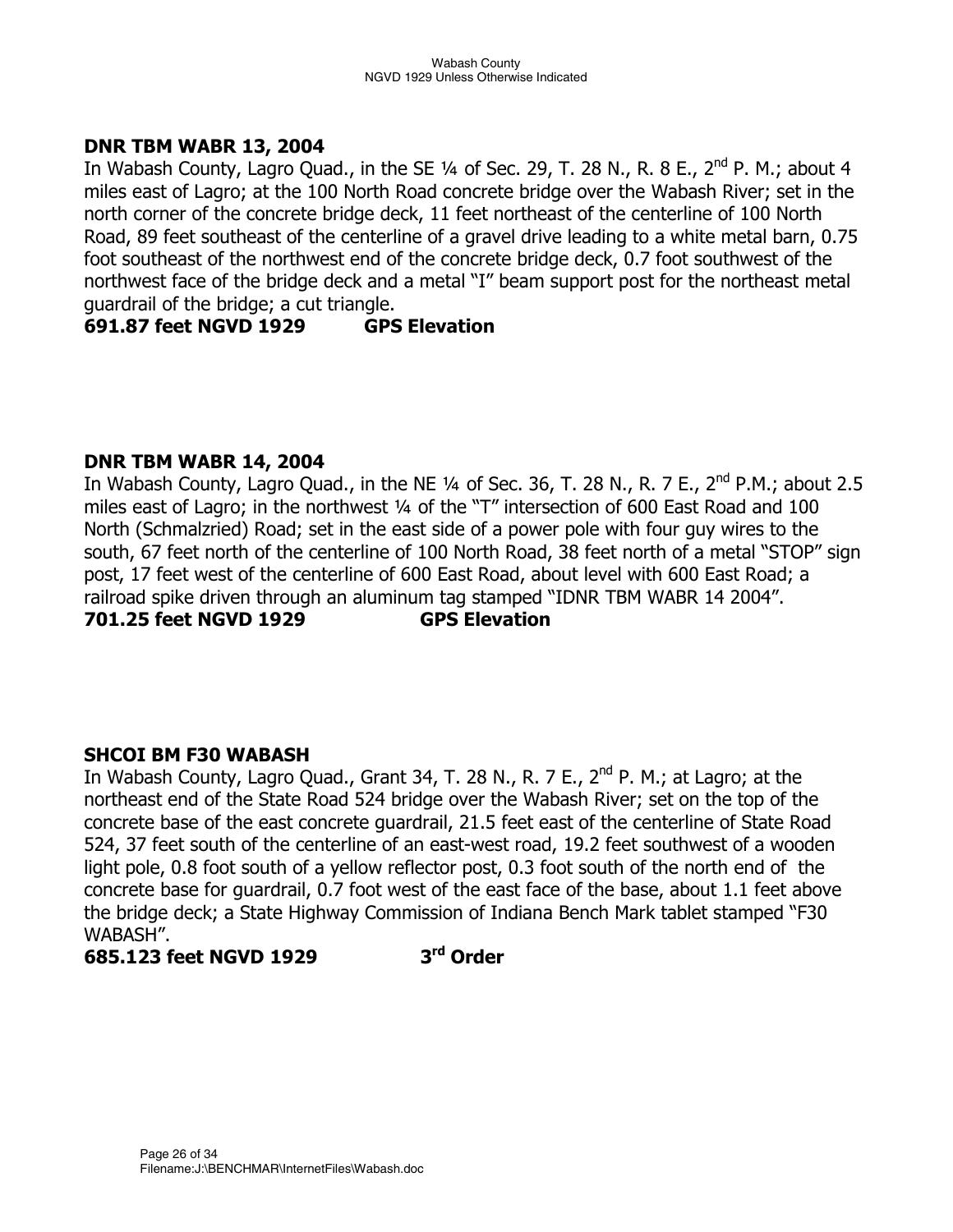#### IDNR TBM LARGO 6 2005

In Wabash County, Largo Quad., Grant 34, T.28 N., R.7 E., 2<sup>nd</sup> P. M. Set in Largo, Indiana. Set at the Washington Street bridge over Largo Creek. Set on top of the southeast concrete wingwall of the bridge. 14 feet south of the centerline of Washington Street, 6.0 feet northwest of the southeast end of the concrete wingwall, 0.5 foot east of the west face of the wingwall, 0.8 foot south of the north face of the wingwall, about level with Washington Street. A cut triangle. The contract of the GNS 983 feet NGVD 1929 3rd Order

## IDOH BM F45 WAB

In Wabash County, Largo Quad., T.28 N., R.7 E., 2<sup>nd</sup> P. M. Set in Largo, Indiana. Set at the old U. S. 24(Blue Star Highway) bridge over Largo Creek. Set in the northwest corner of the concrete bridge deck. 42 feet east of the extended centerline of Canal Street, 23 feet north of the centerline of Blue Star Highway, 3.0 feet east of the northwest corner of the bridge deck at the expansion joint, 0.4 foot south of the north face of the bridge abutment, about level with the highway. An IDOH BM tablet stamped "F45 WAB" 686.175 feet NGVD 1929 3rd Order

## IDNR TBM LARGO 5 2005

In Wabash County, Largo Quad., set in the NE 1/4 of section 27, T.28 N., R.7 E., 2<sup>nd</sup> P. M. about 0.9 miles northeast of Largo, Indiana. Set near the intersection of (New) U. S. 24 and 400 East Road.  $\pm$  300 feet south of the median of U. S. 24, Set in the east side of a power pole with guy wire, 137 feet north of the extended centerline of C. R. 150 North, 43 feet north of the centerline of a gravel driveway leading west to a red brick ranch house, 23 feet west of the centerline of 400 East Road, about 0.5 foot above the ground. A railroad spike through an aluminum tag stamped "IDNR TBM LARGO 5 2005" (Note: the railroad spike was driven into the pole at a severe upward angle!) 796.467 feet NGVD 1929 3rd Order

#### IDOT BM F57 WAB

In Wabash County, Largo Quad., set in the NE  $\frac{1}{4}$  of section 27, T.28 N., R.7 E., 2<sup>nd</sup> P. M. about 0.9 miles northerly of Largo, Indiana. Set at the west bound (New) U. S. 24 bridge over Largo Creek. Set on top of the northwest concrete bridge abutment. 24 feet north of the centerline of west bound U. S. 24, 13.7 feet west of the east face of the concrete abutment, 0.8 foot east of the west face of the abutment, 0.55 foot north of the north face of the concrete guardrail, 0.5 foot south of the north face of the abutment. About level with West U. S. 24. An IDOT BM tablet stamped "F57 WAB" 770.645 feet NGVD 1929 3rd Order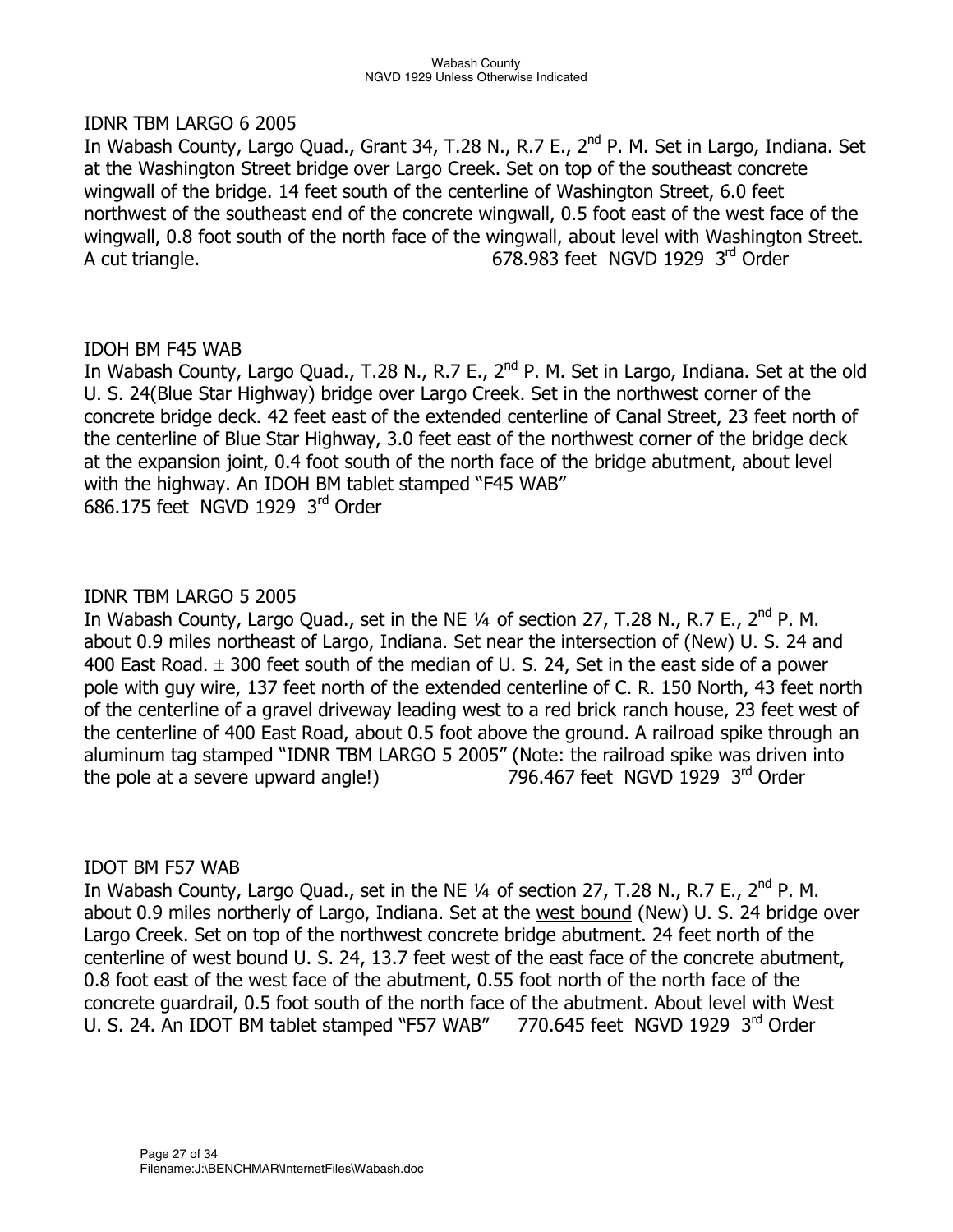#### IDNR TBM LARGO 4 2005

In Wabash County, Largo Quad., set in the NE 1/4 of section 27, T.28 N., R.7 E., 2<sup>nd</sup> P. M. about 1.2 miles northeast of Largo, Indiana. Set near the intersection of (New) U. S. 24 and 400 East Road. Set at the 400 East Road bridge over Largo Creek. Set on top of the north end of the west concrete headwall (wheel guard) of the bridge. 12.5 feet west of the centerline of 400 East Road, 1.1 feet south of the north most end of the west concrete headwall (wheel guard), 0.5 foot east of the west face of the headwall, 0.4 foot west of the east face of the headwall, about 1 foot above the road. A cut triangle. 768.960 feet NGVD 1929 3<sup>rd</sup> Order

## IDNR TBM LARGO 3 2005

In Wabash County, Largo Quad., set in the NW  $\frac{1}{4}$  of section 26, T.28 N., R.7 E., 2<sup>nd</sup> P. M. about 1.7 miles northeast of Largo, Set at the 200 North Road bridge over Largo Creek. Set on top of the southeast concrete wingwall of the bridge. 17 feet south of the centerline of 200 North Road, 2.4 feet south of the southwest corner of the southwest concrete guardrail, 3.2 feet north of the south most end of the southwest wingwall, 0.5 foot west of the east face of the wingwall, 0.5 foot east of the west face of the wingwall, about 0.5 foot below the road. A cut triangle. 789.045 feet NGVD 1929 3rd Order

## IDNR TBM LARGO 2 2005

In Wabash County, Largo Quad., set in the NE 1/4 of section 23, T.28 N., R.7 E., 2<sup>nd</sup> P. M. about 2.6 miles northeast of Largo, Set at the 500 East Road bridge over Largo Creek. Set on NW corner of the NW concrete bridge abutment (guardrail base). 13 feet west of the centerline of 500 East Road, 2.5 feet south of the southwest corner of the south most I beam in the west steel guardrail on the north side of the bridge, 1.0 foot southwest of bridge warning sign post, 0.35 foot northwest of the northwest corner of the west concrete guardrail of the bridge. About level with the road. A cut line forming a triangle. 803.363 feet NGVD 1929 3rd Order

## IDNR TBM LARGO 1 2005

In Wabash County, Largo Quad., set in the NW 1/4 of section 24, T.28 N., R.7 E., 2<sup>nd</sup> P. M. about 2.8 miles northeast of Largo, Set at the 300 North Road bridge over Largo Creek. Set on top of the southeast corner of the southeast concrete bridge abutment (guardrail base). 13.5 feet south of the centerline of 300 North Road, 1.6 feet northeast of the steel fence end post, 0.2 foot southeast of the southeast corner of south concrete guardrail. About level with the road. A cut line forming a triangle. 807.090 feet NGVD 1929 3<sup>rd</sup> Order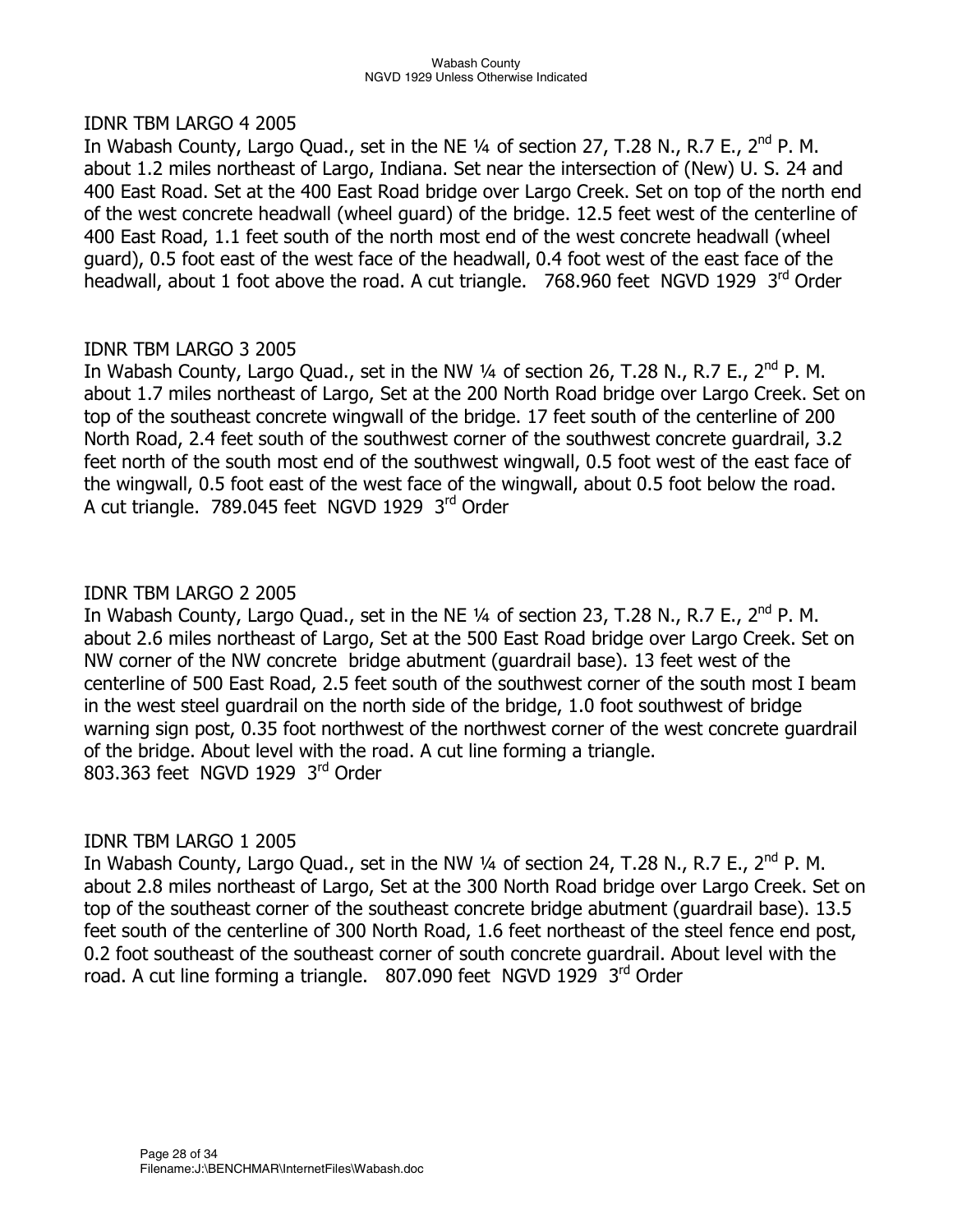#### DNR TBM WABR 15, 2004

In Wabash County, Wabash Quad., Grant 14, T. 27 N., R. 6 E., 2<sup>nd</sup> P. M.; at Wabash; about 0.3 mile east along Market Street from its intersection with State Road 13 to the Paradise Spring Riverwalk Park; set on top of the northwest concrete abutment of the railroad bridge over the Wabash River, 5.6 feet west of the west rail of the tracks, 1.75 feet north of the south face of the abutment, 1.9 feet south of the north face of the abutment, 14 feet east of the west face of the abutment, about 0.8 below the top of the tracks; a cut triangle. **681.668 feet NGVD 1929 3rd Order** 

## **DNR TBM WABR 16, 2004**

In Wabash County, Wabash Quad., Grant 14, T. 27 N., R. 6 E.,  $2^{nd}$  P. M.; at Wabash; at the Huntington Street Bridge over the Wabash River; set in top of the northwest end of the northeast concrete guardrail of the bridge, 13.8 feet northeast of the centerline of the road, 2.8 feet above the concrete bridge deck, 2.15 feet northwest of the southeast end of the metal guardrail, 1.85 feet southeast of the northwest end of the concrete guardrail, 0.4 foot northeast of the southwest face of the concrete guardrail, 0.4 foot southwest of the northeast face of the guardrail; a cut triangle.

**678.513 feet NGVD 1929 3rd Order** 

## **NGS BM G 371, 1992**

In Wabash County, Wabash Quad., Grant 14, T.27 N., R.6 E., 2<sup>nd</sup> P. M. Set in Wabash, Indiana. Set at the State Road 15 Bridge over the Wabash River. Set in top of the northwest concrete wingwall of the bridge. 28 feet west of the centerline of State Road 15, 13.7 feet east of the west end of the wingwall, 6.5 feet south-southwest of a metal "Wabash River:" sign post, 1.85 feet west of the west face of the bridge, 0.55 foot north of the south face of the wingwall. 0.55 foot south of the north face of the wingwall, 0.8 foot above the concrete bridge deck, set level with the top of the concrete sidewalk of the bridge; a National Geodetic Survey Bench Mark tablet, stamped "G 371 1992".

## **673.273 feet NGVD 1929 3rd Order**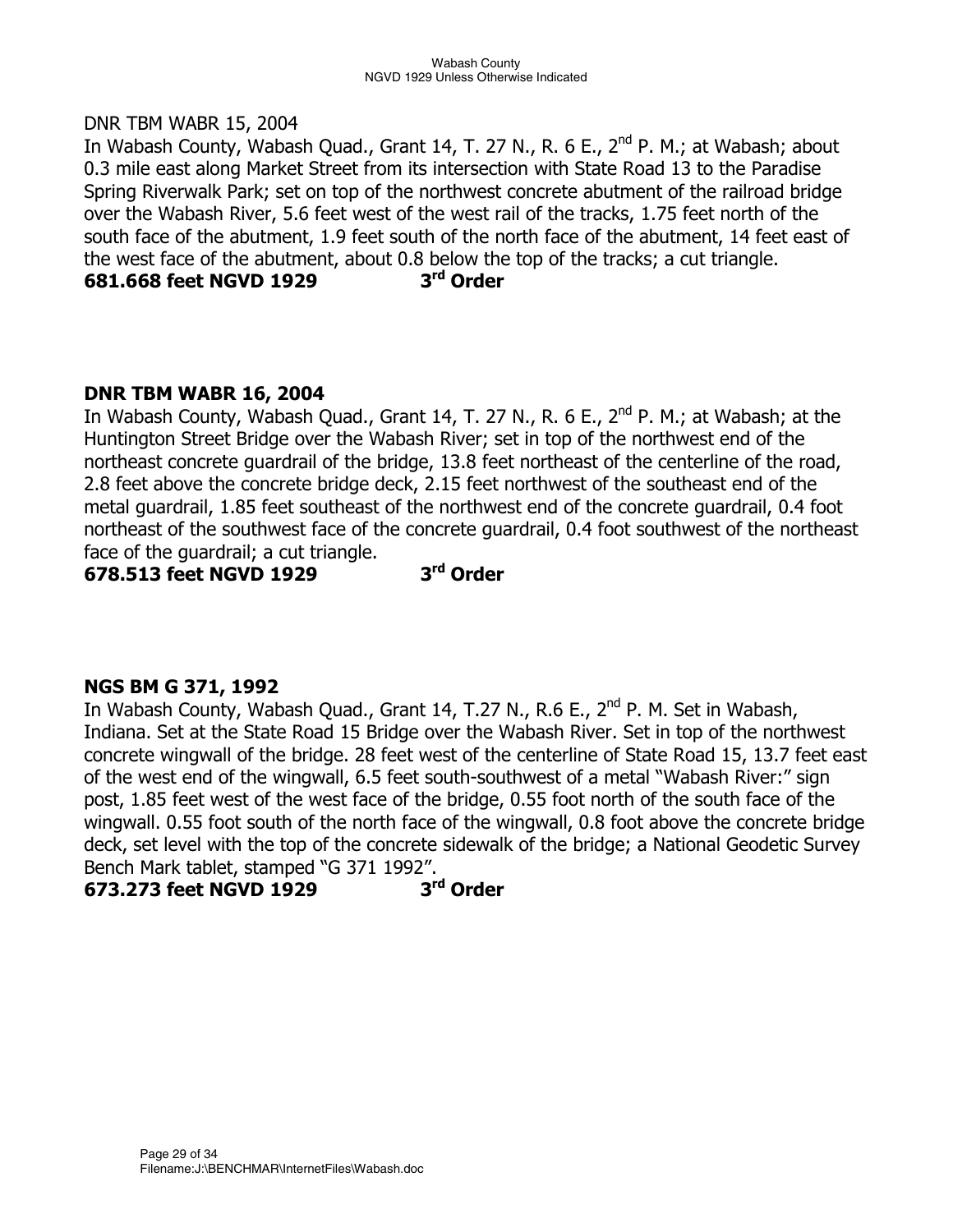## **DNR TBM WABR 17, 2004**

In Wabash County, Wabash Quad., in Grant 14, T. 27 N., R. 6 E.,  $2^{nd}$  P. M.; at Wabash; at the Smith Street Bridge over the Wabash River; set in the top of the northeast concrete wingwall of the bridge, 25.3 feet southeast of the centerline of the road where the asphalt road and the concrete bridge deck meet, 11.7 feet west of the east end of the wingwall, 1.3 feet southeast of the northeast corner of the east concrete guardrail of the bridge, 2.2 feet south of the south most metal "I" beam support post for the metal guardrail of the road, 0.5 foot north of the south face of the wingwall, 1.4 feet south of the north face of the wingwall; a cut triangle.<br>666.368 feet NGVD 1929  $3<sup>rd</sup>$  Order **666.368 feet NGVD 1929** 

## **DNR TBM WABR 18, 2004**

In Wabash County, Richvalley Quad., in the SW  $\frac{1}{4}$  of Section 24, T. 27 N., R. 5 E., 2<sup>nd</sup> P. M.; about 0.5 mile south of Richvalley; at the Richvalley Road (700 West Road) bridge over the Wabash River; set in top of the northeast corner of the concrete base of the northeast concrete guardrail of the bridge, 17.2 feet east of the centerline of the road, 2.2 feet below the top of the concrete guardrail, 5.2 feet north of the south end of the metal guardrail of the road, 0.2 foot south of the north end of the concrete base of the concrete guardrail, 0.2 foot west of the east face of the concrete base of the guardrail, 1.0 foot above the road; a chiseled triangle.

**664.197 feet NGVD 1929 3rd Order** 

## **DNR BM TT A 1, 1968**

In Wabash County, Richvalley Quad., in the NW 1/4 of Section 17, T. 27 N., R. 6 E., 2<sup>nd</sup> P. M.; about 2.0 miles east-northeast of Richvalley; about 1.25 miles east along Higley Road from its intersection with Roaan Richvalley Road to its intersection with old U.S 24, thence about 0.9 mile east along old U.S 24 to the northwest corner of the M.G. Hobbs property; set in a concrete post, about 0.75 mile (4,000 feet) west of State Road 115, 55.0 feet west-northwest of a telephone pole, 16.5 feet south of the centerline of old U.S 24, 15.0 feet north of a fence "T" corner, 5 feet south of the south edge of pavement of old U.S. 24, 0.1 foot below the ground; a 1 inch steel rod.

**X = 440,346.57 NAD 1927 Indiana East Zone Y = 1,200,222.95 NAD 1927 Indiana East Zone Latitude = 40**° **47' 42.6525" Longitude = 85**° **52' 55.6026" 730.832 feet NGVD 1929**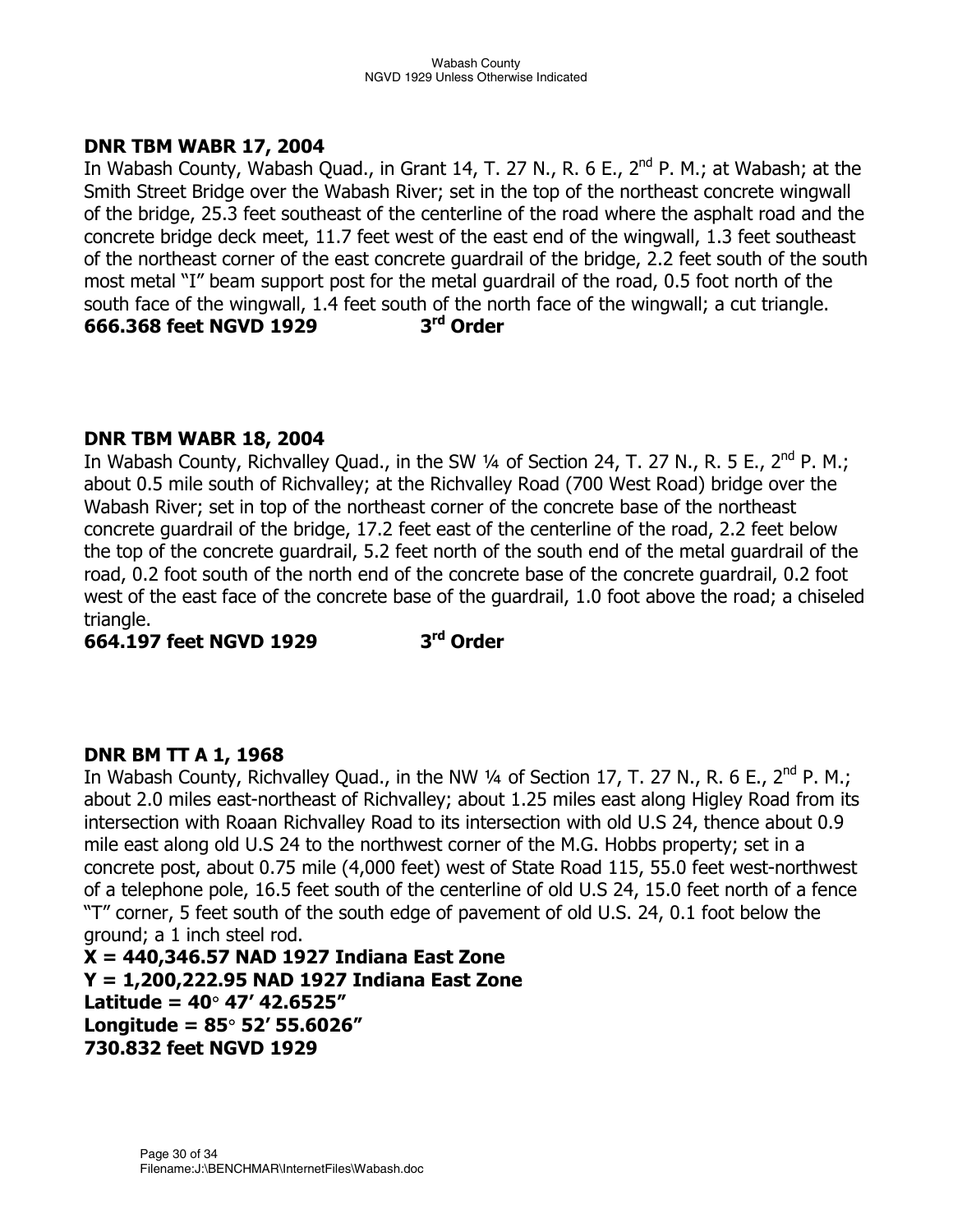## **DNR BM TT A 2, 1968**

In Wabash County, Wabash Quad., in the NW 1/4 of Section 16, T. 27 N., R. 6 E., 2<sup>nd</sup> P. M.; about 0.5 mile west of Wabash; at the "T" intersection of State Road 115 and old U.S. 24, in the southeast quadrant of the intersection; set in a concrete post, 75.0 feet east of a telephone pole, 42.0 feet south of the north edge of old U.S. 24, 28.0 feet west of a telephone pole, 5.0 feet north of the northwest corner of a fence around a Gas Regulator Station; a 1 inch steel rod.

**X = 444,650.20 NAD 1927 Indiana East Zone Y = 1,200,247.58 NAD 1927 Indiana East Zone Latitude = 40**° **47' 42.9966" Longitude = 85**° **51' 55.6486" 721.969 feet NGVD 1929** 

## **DNR BM TT A 3, 1968**

In Wabash County, Wabash Quad., in the SW  $\frac{1}{4}$  of Section 9, T. 27 N., R. 6 E., 2<sup>nd</sup> P. M.; about 0.5 mile west of Wabash; at the "Y" intersection of old U.S. 24 and Mill Street, about 500 feet east along Mill Street to a culvert; set in the top of the east end of the old north concrete headwall of the culvert, 12.7 feet north of the centerline of the road, 10.4 feet west of a railroad rail guard post, 5.5 feet south of the centerline of the east end of the north headwall, 0.45 foot east of a railroad rail guard post, 0.1 foot below the ground; a chiseled cross.

**X = 445,487.22 NAD 1927 Indiana East Zone Y = 1,200,279.67 NAD 1927 Indiana East Zone Latitude = 40**° **47' 43.3324" Longitude = 85**° **51' 48.7669" 707.126 feet NGVD 1929**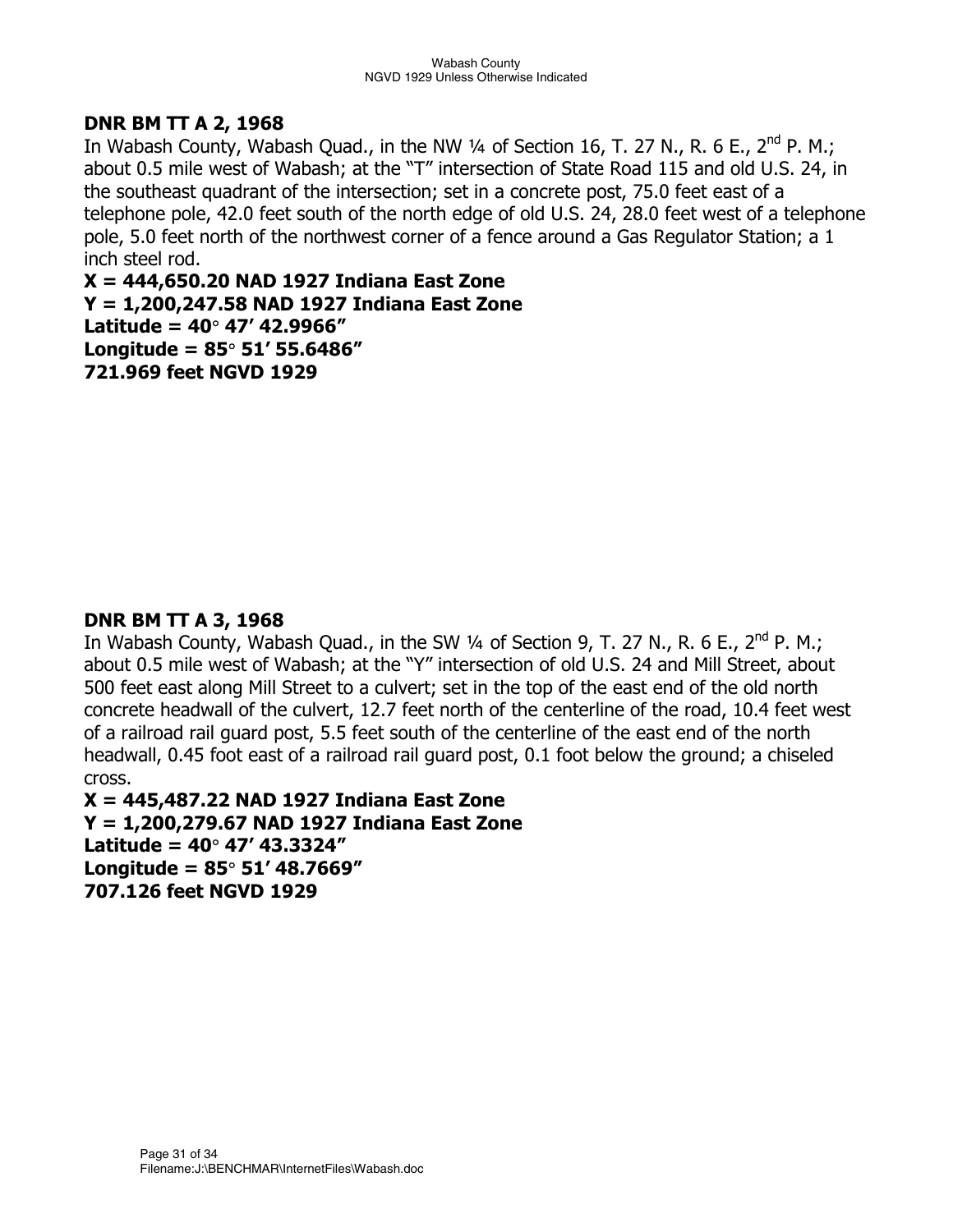## **DNR BM TT A 4, 1968**

In Wabash County, Wabash Quad., in the SE  $\frac{1}{4}$  of Section 9, T. 27 N., R. 6 E., 2<sup>nd</sup> P. M.; about 0.5 mile west of Wabash; at the "T" intersection of Mill Street and Olive Street; set in concrete, 20.0 feet west of the centerline of Olive Street, 17.5 feet southwest of a fire hydrant, 14.0 feet north of the centerline of Mill Street, 10 feet south of a fence corner, 0.2 foot below the ground; a 1 inch X 18 inch steel rod.

**X = 449,700.80 NAD 1927 Indiana East Zone Y = 1,201,510.23 NAD 1927 Indiana East Zone Latitude = 40**° **47' 55.5819" Longitude = 85**° **50' 54.0159" 707.139 feet NGVD 1929** 

## **DNR BM TT A 5, 1968**

In Wabash County, Wabash Quad., in a Grant, in T. 27 N., R. 6 E.,  $2^{nd}$  P. M.; about 0.5 mile west of Wabash; at the "T" intersection of Mill Street and Olive Street; set in concrete, about 900 feet east of Olive Street, 124.6 feet southeast of a fire hydrant, 69.6 feet west of the  $1<sup>st</sup>$ fir tree east of a regulator station, 40 feet north of the north edge of Mill Street, 29.5 feet southeast of the southwest corner of the fence that surrounds a regulator station, 5 feet south of the southeast corner of the fence that surrounds a regulator station, 0.4 foot below the ground; a 1 inch X 36 inch steel rod.

**X = 450,619.80 NAD 1927 Indiana East Zone Y = 1,201,516.07 NAD 1927 Indiana East Zone Latitude = 40**° **47' 55.6583" Longitude = 85**° **50' 42.0669" 704.883 feet NGVD 1929**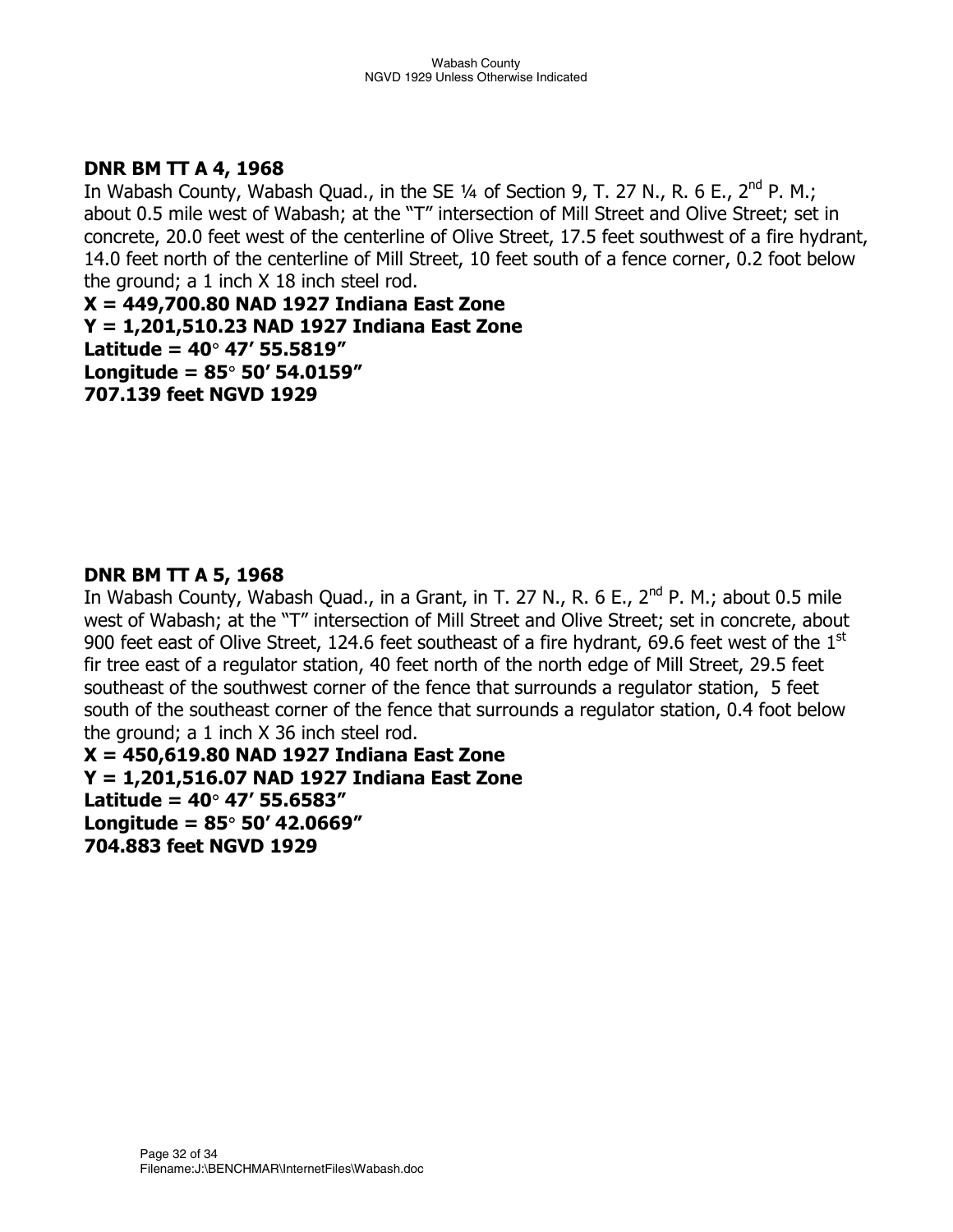## **DNR BM TT A 6, 1968**

In Wabash County, Wabash Quad., in a Grant, in T. 27 N., R. 6 E., 2<sup>nd</sup> P. M.; at Wabash; at the intersection of Thorne Street and Canal Street, in the northeast 1/4 of the intersection; set on the centerline and at the west end of the east-west concrete sidewalk, about 300 feet south of Market Street, 30.0 feet north of the centerline of Canal Street, 22.4 feet east of the centerline of Thorne Street, 10.0 feet northwest of a fire hydrant; a cut "X".

**X = 454,641.58 NAD 1927 Indiana East Zone Y = 1,200,185.84 NAD 1927 Indiana East Zone Latitude = 40**° **47' 42.5912" Longitude = 85**° **49' 49.7415" 659.437 feet NGVD 1929** 

## **DNR BM TT A 7, 1968**

In Wabash County, Wabash Quad., in a Grant, in T. 27 N., R. 6 E.,  $2^{nd}$  P. M.; at Wabash; at the intersection of Carroll Street and Canal Street, in the northeast 1/4 of the intersection; set on the inside corner of the north-south / east-west concrete sidewalk, about 300 feet south of Market Street, 30.0 feet north of the centerline of Canal Street, 22.4 feet east of the centerline of Thorne Street, 10.0 feet northwest of a fire hydrant; a cut "X".

**X = 456,018.34 NAD 1927 Indiana East Zone Y = 1,200,345.44 NAD 1927 Indiana East Zone Latitude = 40**° **47' 44.1933" Longitude = 85**° **49' 31.8450" 663.255 feet NGVD 1929**